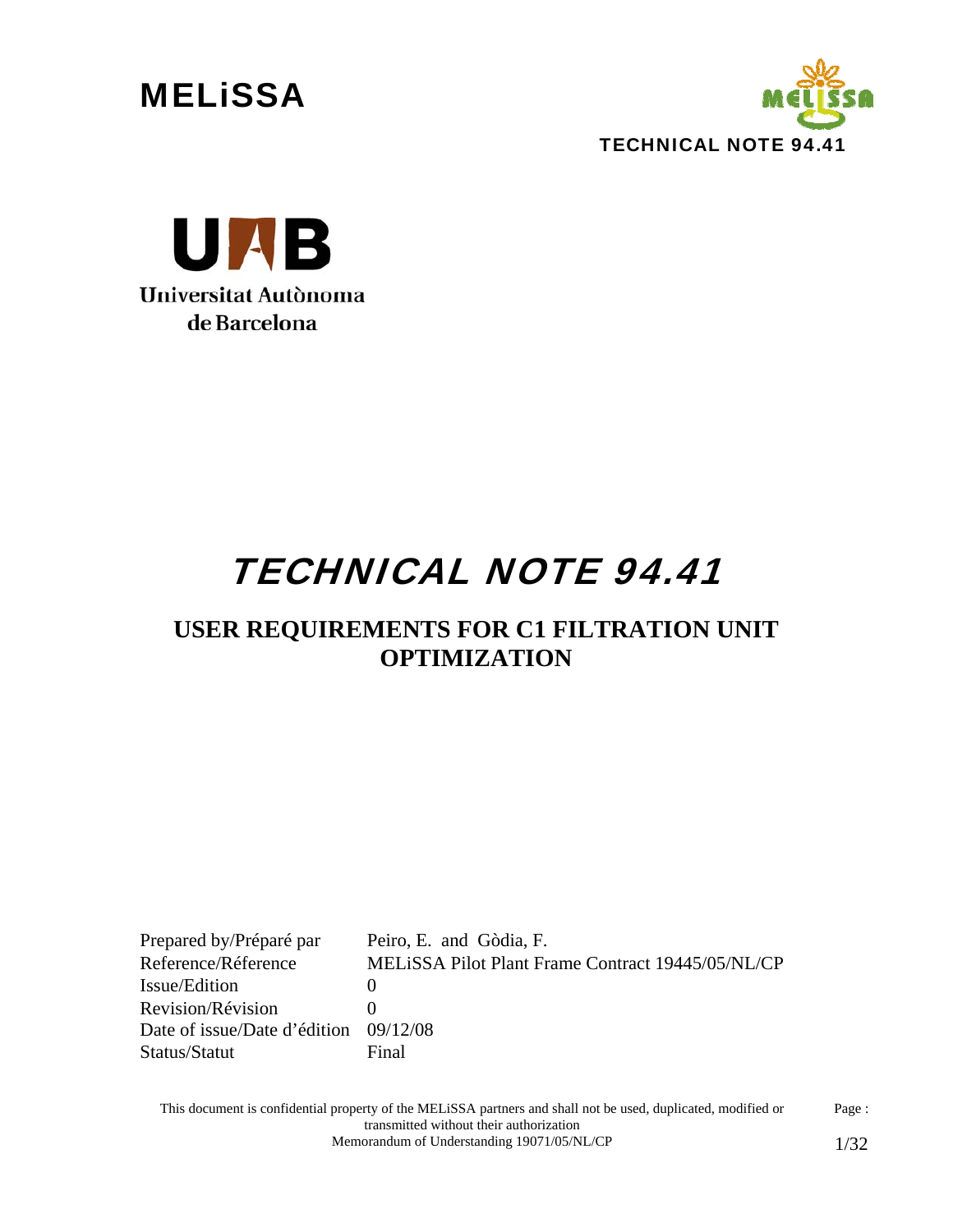

#### **APPROVAL**

| Title        | User Requirements for Compartment 1 | Issue   | $\mathbf{0}$ | Revision | $\Omega$ |
|--------------|-------------------------------------|---------|--------------|----------|----------|
| Titre        | <b>Filtration Unit optimization</b> | Edition |              | Révision |          |
|              |                                     |         |              |          |          |
|              |                                     |         |              |          |          |
| Prepared by  | Peiro, E. and Gòdia, F.             | Date    |              | 09/12/08 |          |
| Auteur       | Ender Pero                          | Date    |              |          |          |
|              |                                     |         |              |          |          |
| Checked by   | Fossen, A.                          | Date    |              | 09/12/08 |          |
| Verifié par  |                                     | Date    |              |          |          |
|              |                                     |         |              |          |          |
| Approved by  | Gòdia, F.                           | Date    |              | 09/12/08 |          |
| Approuvé par |                                     | Date    |              |          |          |
|              |                                     |         |              |          |          |

| Approved by customer   Lamaze, B. |      | Date   08/11/10 |  |
|-----------------------------------|------|-----------------|--|
| Approuvé par le client            | Date |                 |  |

#### **CHANGE LOG**

| Issue/ <i>Edition</i> | Revision/Révision | Status/Statut | Date/ <i>Date</i> |
|-----------------------|-------------------|---------------|-------------------|
|                       |                   | Final         | 09/12/08          |
|                       |                   |               |                   |
|                       |                   |               |                   |

#### **Distribution List**

| Name/Nom        | Company/Société | Quantity/ <i>Quantité</i>            |
|-----------------|-----------------|--------------------------------------|
| Brigitte LAMAZE | <b>ESA</b>      | 2 hardcopies + electronic<br>version |
|                 |                 |                                      |

This document is confidential property of the MELiSSA partners and shall not be used, duplicated, modified or<br>transmitted without their authorization<br>Memorandum of Understanding 19071/05/NL/CP

 $\rm Page:$  $2/32$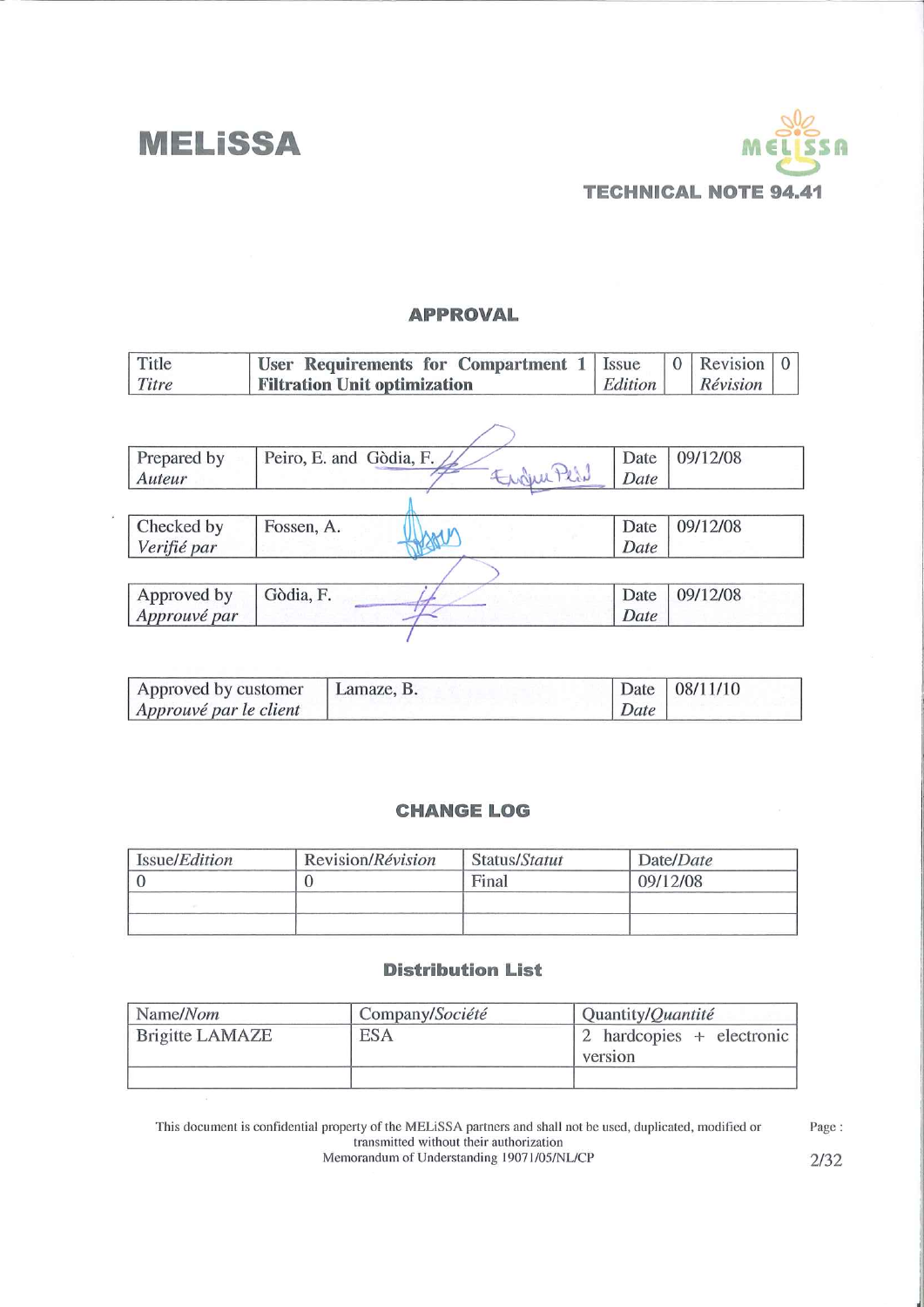

### TABLE OF CONTENT

| 2.4. Additional technical information over the MELISSA compartments 13       |  |
|------------------------------------------------------------------------------|--|
|                                                                              |  |
|                                                                              |  |
|                                                                              |  |
|                                                                              |  |
|                                                                              |  |
|                                                                              |  |
|                                                                              |  |
| 4. Scope of the study: User's Requirements for Compartment I Filtration Unit |  |
|                                                                              |  |
|                                                                              |  |
|                                                                              |  |
|                                                                              |  |
|                                                                              |  |
|                                                                              |  |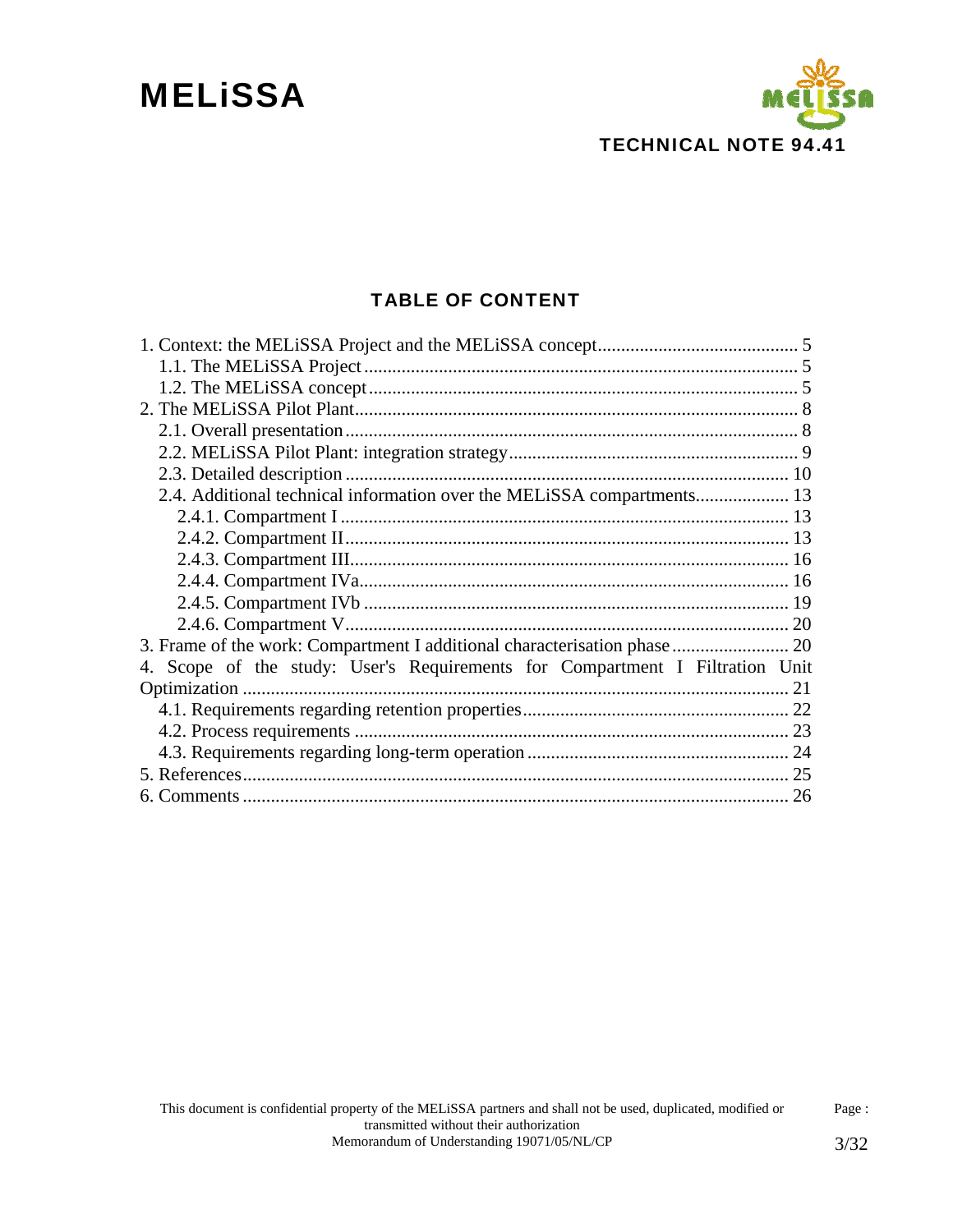# **MELISSA**



#### **List of acronyms**

CI : compartment I

CII : compartment II

CIII : Compartment III

CIVa : Compartment IVa

CIVb : compartment IVb

CV : Compartment V

HPC: Higher Plant Chamber

MELiSSA: Micro-Ecological Life Support System Alternative

UAB: Universitat Autònoma de Barcelona

UPS: Uninterrupted Power Supply

NTU: Nephelometric turbidity units

CFU: colony-forming units

COD: Chemical oxygen demand

DM: Dry matter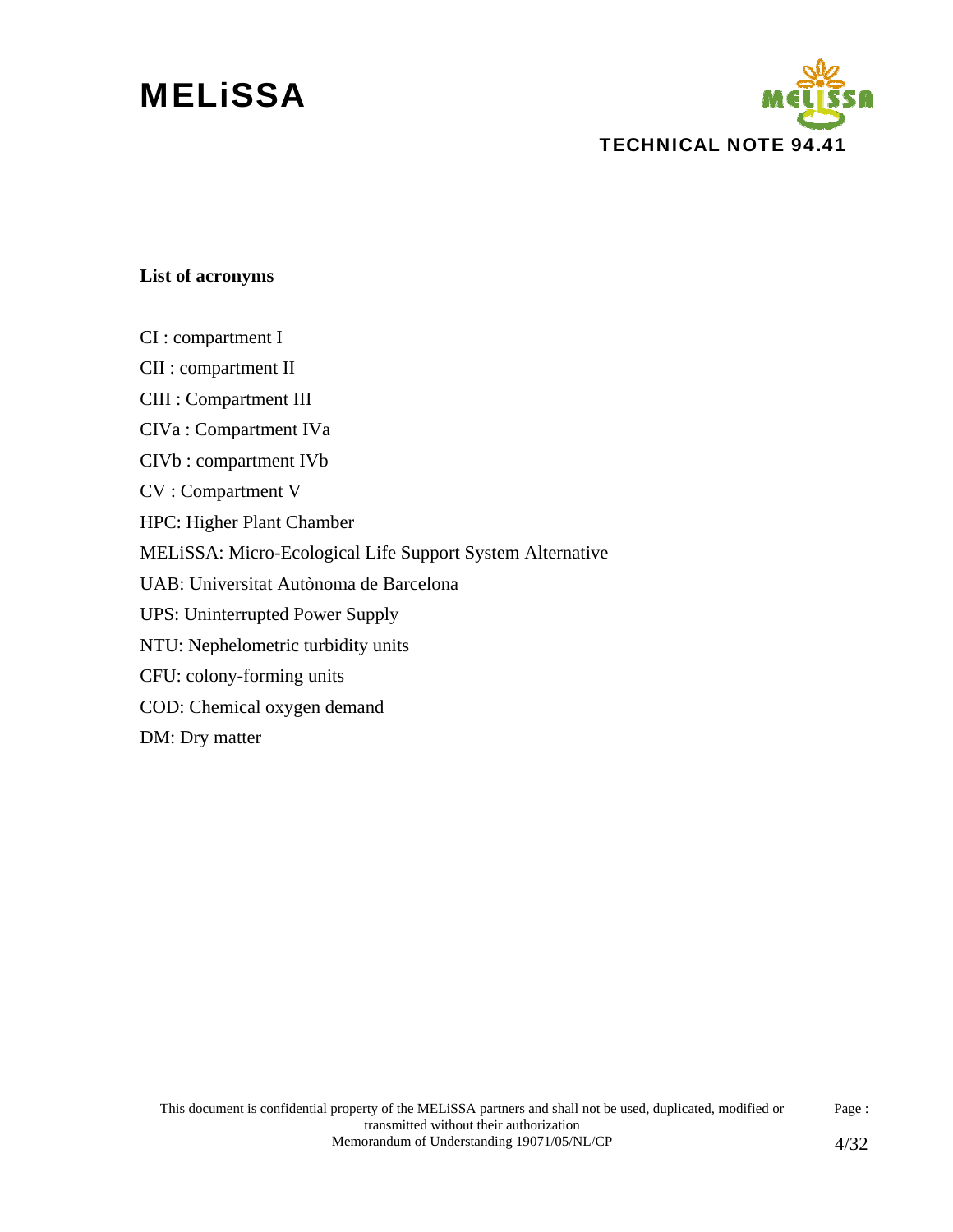

### **1. Context: the MELiSSA Project and the MELiSSA concept**

### **1.1. The MELiSSA Project**

Over the last 15 years several Space Agencies (i.e. NASA, JAXA, RSA, CSA, ESA) have been studying the regenerative life support systems needed to sustain long-term manned space missions.

Space exploration constraints dictate that the primary objective of the studies is to reduce the launched mass of metabolic consumables (i.e. water, oxygen, food) by increasing their recycling rates up to, ideally, closure of the gas, liquid and solid loops.

Within Europe, the main part of the work has been performed within the MELiSSA (Micro-Ecological Life Support System Alternative) project by a highly comprehensive European and Canadian scientific and technical network, coordinated by the European Space Agency (specifically the European Space Research and Technology Centre ESTEC).

Within MELiSSA, it is proposed to follow a global approach of Life Support requirements by addressing jointly the main Life Support functions, i.e.:

- Air revitalization,
- Water production,
- Waste management,
- Food production and preparation
- Quality Control and Safety issues
- Ergonomics and Habitability

With regards to the challenge of sustaining Human Life during long-term manned space missions, a stepwise engineering approach is followed in MELiSSA, starting from basic research and development studies, including preliminary flight experiments, up to a comprehensive ground demonstration of the technologies developed.

### **1.2. The MELiSSA concept**

The MELiSSA concept is based on the duplication of the functions of the earth without benefiting from earth's large resources (i.e. oceans, atmosphere..) and from terrestrial comfort.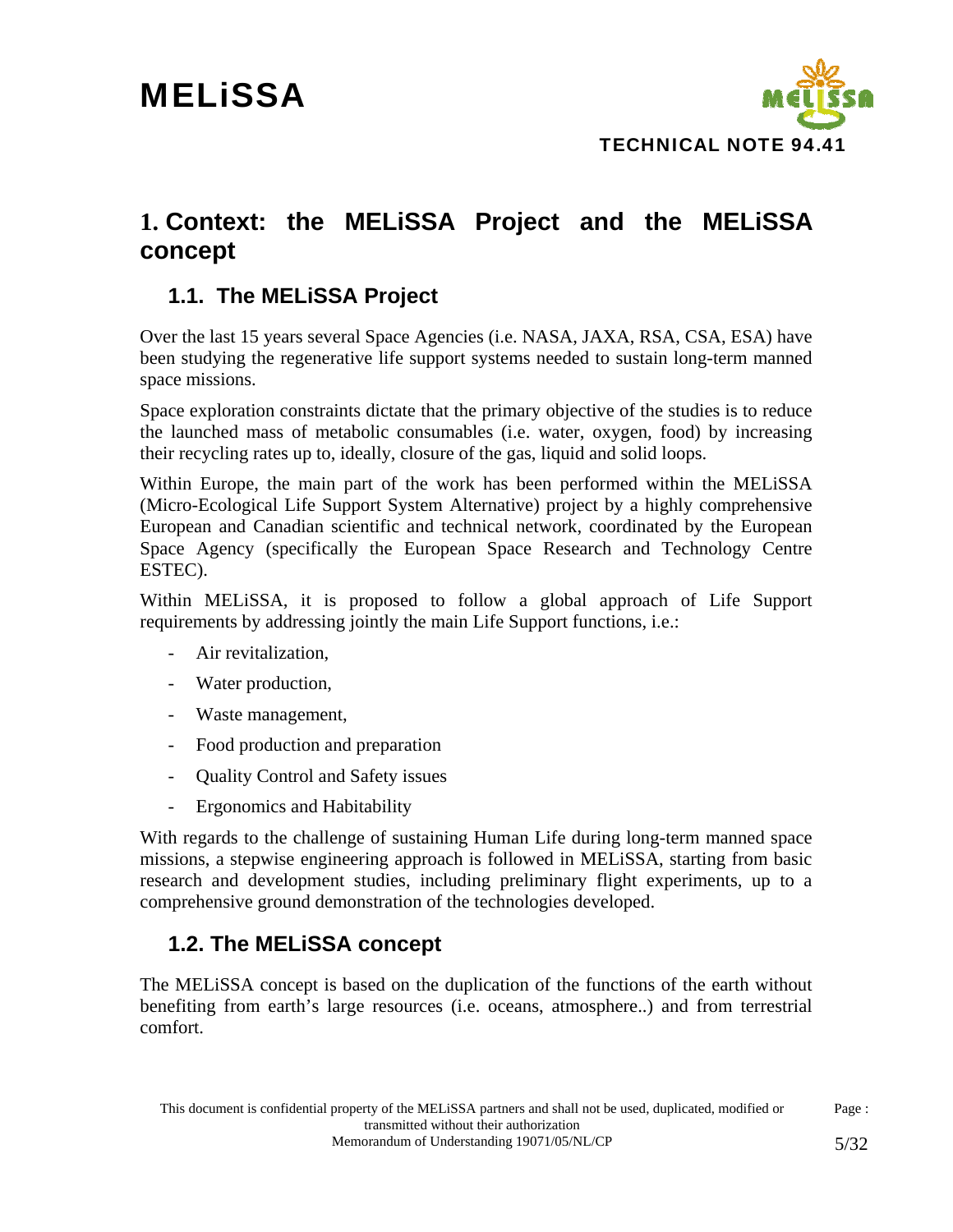

The goals of the MELiSSA loop are the recovery of food, water and oxygen from wastes, i.e.  $CO<sub>2</sub>$  and organic wastes, using light as a source of energy.

From the observation of a lake ecosystem (i.e. the identification of the elementary consumption, degradation and production functions composing this ecosystem), the MELiSSA loop is conceived as a closed regenerative system, based on five compartments duplicating the lake ecosystem's elementary functions (see below Figure 1, further information is available at http://www.estec.esa.int/ecls).



**Figure 1: MELiSSA Advanced Loop Concept** 

Each compartment has a given objective within the complete biotransformation and connections with other compartments.

The basics are the followings:

- In Compartment I, the different waste sources are degraded in an anaerobic thermophilic bioreactor. The wastes include non edible material from plants, excess bacterial material from other compartments, fecal material, etc. The degradation yields a range of volatile fatty acids (VFA) that are transferred in Compartment II.

This document is confidential property of the MELiSSA partners and shall not be used, duplicated, modified or transmitted without their authorization Page : Memorandum of Understanding 19071/05/NL/CP 6/32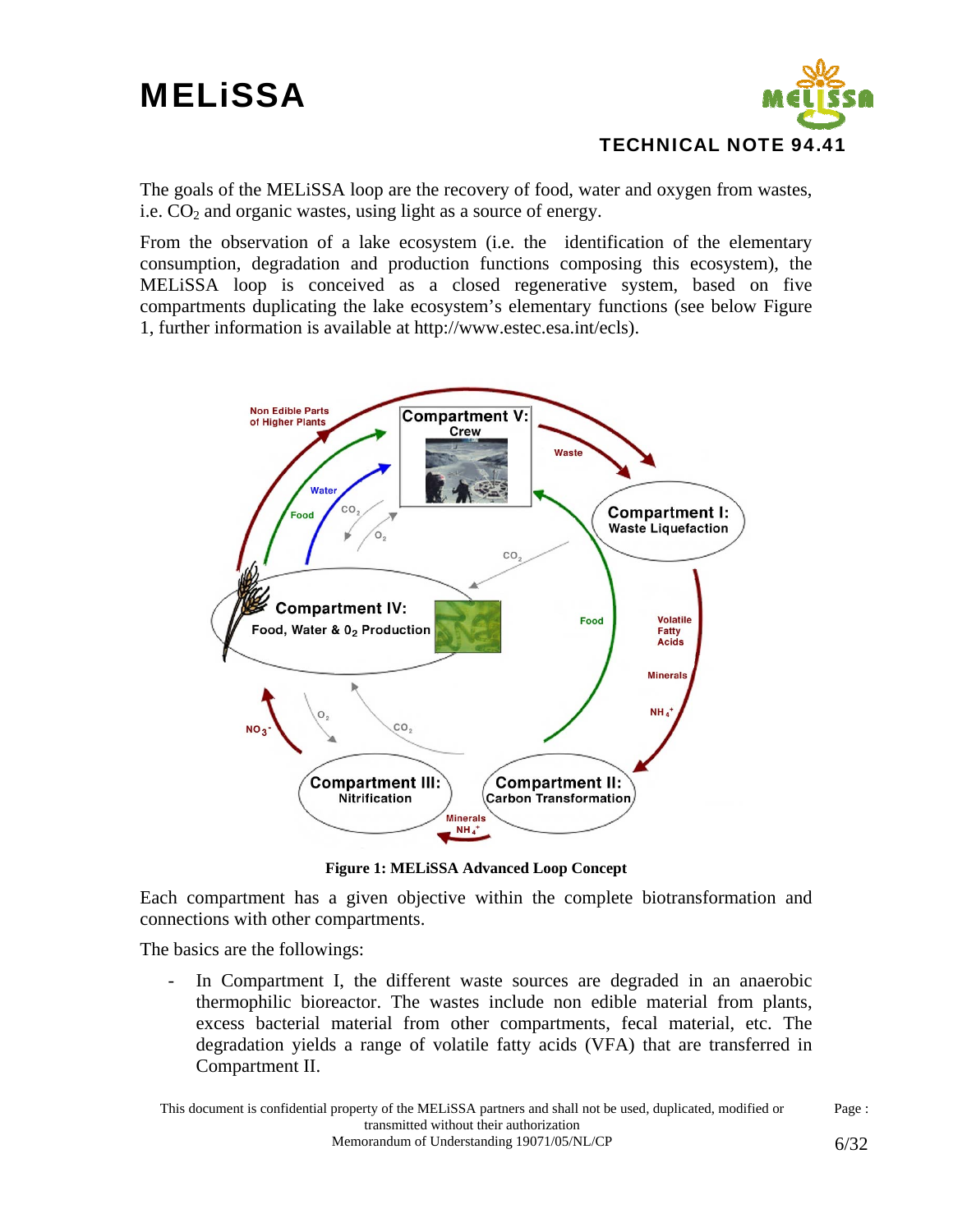

- Compartment II is photobioreactor where the VFA produced by Compartment I are further converted, basically to  $CO<sub>2</sub>$ , by the photoheterotrophic growth of the bacteria *Rhodospirillum Rubrum*.
- Compartment III is responsible for the bioconversion of the nitrogen source, i.e. from ammonium  $NH_4^+$ , as produced in CI, into nitrate  $NO_3$ . Compartment III is a fixed-bed bioreactor, with a co-culture of *Nitrosomonas* and *Nitrobacter* bacteria immobilized onto a solid support (beads).
- The production compartments are Compartment IVa and IVb:
	- o Compartment IVa is devoted to the culture of the photoautotrophic cyanobacteria *Arthrospira platensis* (*a.k.a. Spirulina platensis*), and is used mainly for the production of oxygen from  $CO<sub>2</sub>$ ,
	- o Compartment IVb is devoted to the culture of a number of selected higher plants (i.e. wheat, lettuce and beet), for the production of food and oxygen.
	- o These compartments are the closing steps for the loop, since they provide with the functions of atmospheric regeneration (converting the  $CO<sub>2</sub>$ generated by the crew and other bacterial compartments into  $O_2$ ) and edible material generation. In addition, higher plants can also provide a way to biologically regenerate potable water through transpiration.
- Compartment V corresponds to the crew (i.e. consumer) compartment. For the first demonstration of the MELiSSA loop, it has been decided to work with laboratory animals.

The development of each individual compartment follows the same engineering logic:

- Technologies characterization in batch and continuous modes,
- Stoichiometry studies,
- Hydrodynamic characterization,
- Static Modeling,
- Dynamic Modeling,
- Control Model (for predictive control),
- Safety issues (chemical and microbiological),
- Maintenance and Dependability.

At the upper level of the complete loop (i.e. closed loop of interconnected compartments), a system approach is mandatory to achieve mass balance closure, a relevant safety of the complete system and its reliability for long term operation. This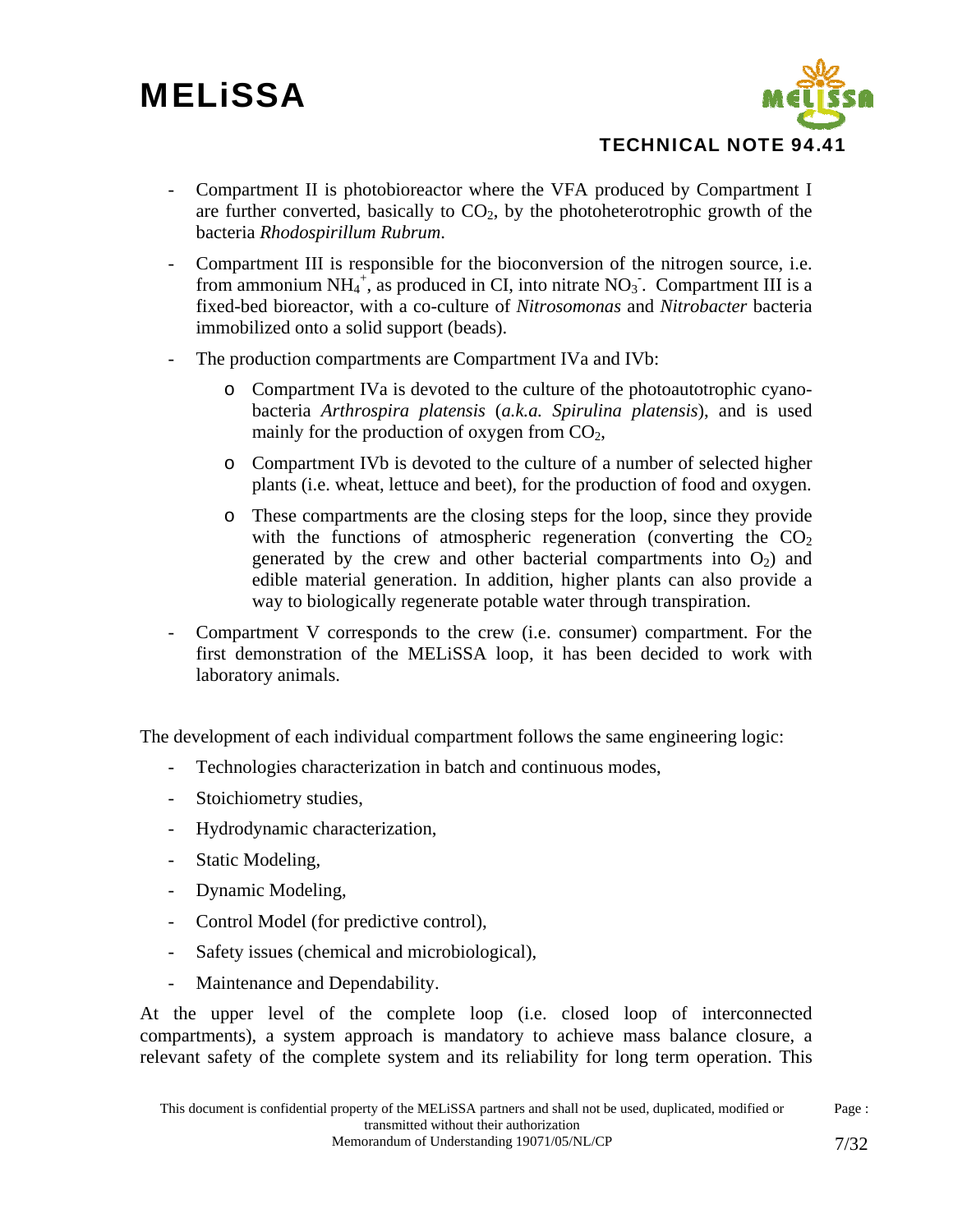

system approach is supported by a knowledge-based control leading to the development of a predictive control based management of the overall MELiSSA loop.

## **2. The MELiSSA Pilot Plant**

### **2.1. Overall presentation**

As expressed previously, the challenge of sustaining human life in frame of long-term missions is such that an extensive demonstration of MELiSSA on ground is a mandatory step in the process of its adaptation to space.

Owing to the state of the art at laboratory scale, the five MELiSSA compartments are progressively developed up to a pilot scale, according to a sizing scenario defined by the MELiSSA Consortium as representative of a full scale manned mission **(i.e. production of 1 eq-man oxygen, production of 20% of 1 eq-man daily diet)**.

The European Space Agency (ESA) has entrusted the implementation of the MELiSSA Pilot Plant to the Universitat Autonoma de Barcelona (UAB), with **the challenge to make it the primary European Facility for Life Support Ground-Demonstration.** 

The MELiSSA pilot compartments will be integrated (i.e. connection of the gas, solid and liquid phases) within the MELiSSA Pilot Plant, with **the ultimate objective of a longterm demonstration (i.e. around 3 years of continuous operation) of the MELiSSA loop (i.e. 5 compartments interconnected).** 

A new MELiSSA Pilot Plant facility has been built by the Universitat Autònoma de Barcelona., in the Departament d'Enginyeria Química, Escola Tècnica Superior d'Enginyeria (ETSE). This new facility of 214  $m^2$  will be devoted to the location of:

- compartments I, II, III and IVa, three Higher Plants Chambers composing CIVb, the animal compartment (i.e. CV),
- a human waste collection unit,
- a control room,
- Auxiliary equipments.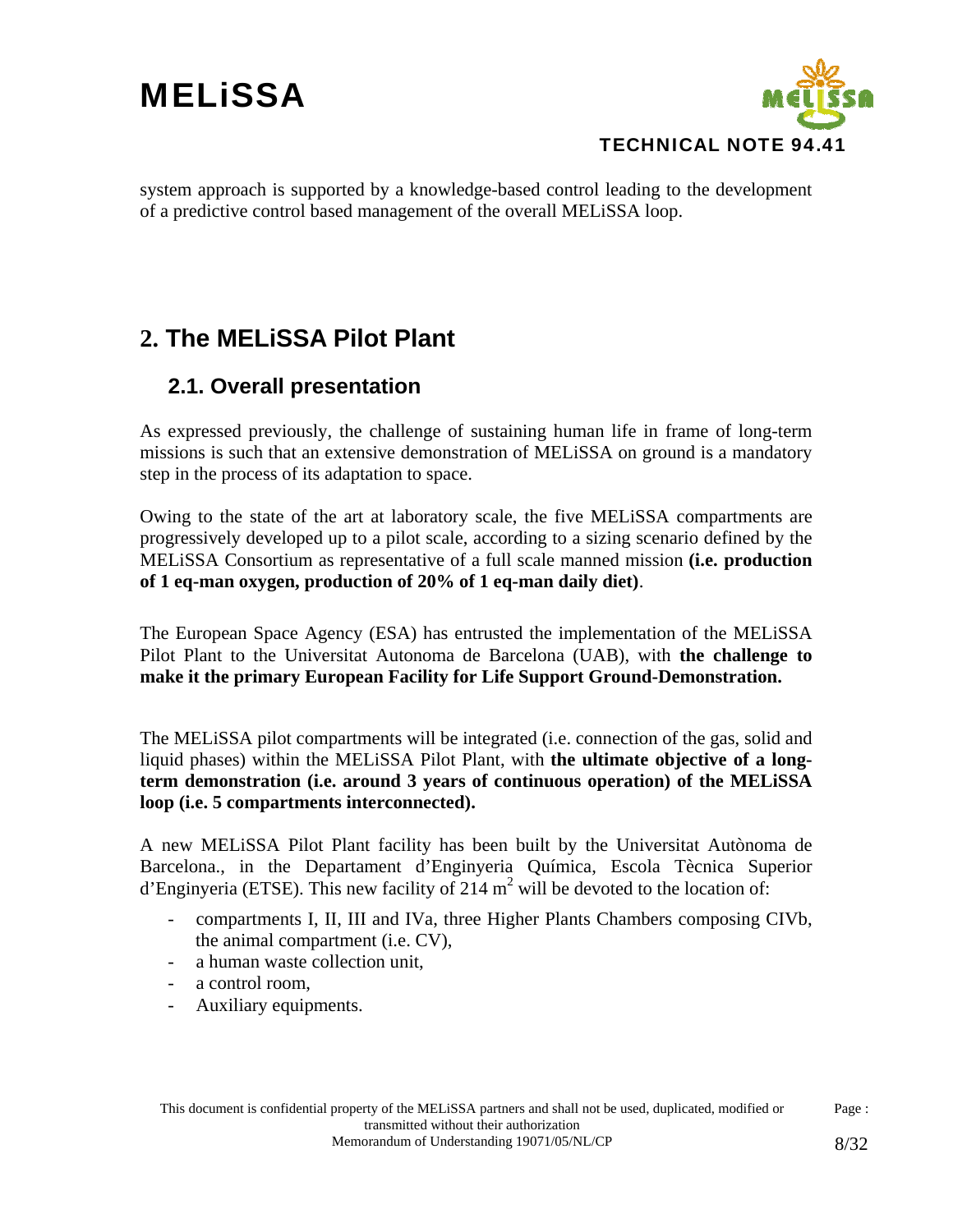

### **2.2. MELiSSA Pilot Plant: integration strategy**

The main goal of the MELiSSA Pilot Plant described in the previous section will be achieved once all the different compartments will be operated at is final scale, in continuous mode, fully connected, under the control system, for a long operation mode. To achieve it, an step-wise integration strategy will be defined.

The closure of the MELiSSA loop is envisaged using animals as a mock-up of the crew compartment. Indeed, this is a more realistic scenario to demonstrate and study the first closure of the loop, including the effect of perturbations. The number and type of animals to use will be defined in the corresponding study. Using animals instead of humans for this demonstration step also reduces in a great extent the feasibility of the experiments in terms of economical cost and associated safety measures.

In such scenario, the closure will be completed mainly at the level of the gas phase and water. The animal faeces and urine will not be used, that is, they will not be introduced as feed in any of the Compartments of the loop. In turn, and in order to obtain more realistic data for the MELiSSA loop operation, human faeces and urine will be collected from a group of donors, and will be used as part of the feed material to the MELiSSA loop. In this way, the closure scenario proposed will be highly realistic, and the data obtained will enable to design future closure scenarios with humans.

**The integration strategy** within the MELiSSA Pilot Plant will follow a **step-wise approach**:

- The first steps will focus on the continuous operation of the pilot scale compartments individually. These steps will be the opportunity of additional characterization and validation activities that cannot be performed at laboratory scale, due to the level of instrumentation or the size of the hardware. The knowledge gained will potentially engender future optimization both in terms of hardware, of mathematical models and of control.
- In parallel, studies will be performed to develop the interfaces that will be necessary between the compartments. (e.g. a waste collector to collect urine and faeces, a waste preparation unit, biomass harvesting systems…)
- Then, a progressive connection of the compartments will be performed up to the ultimate closure. This progressive connection concerns all three, i.e. solid, liquid, and gas phases. Delicate issues will have to be addressed, such as, among others:
	- o Prevention of any contamination of the compartments working under axenic conditions (i.e. pure mono- or multi- bacterial culture),
	- o Low range of flows to be carried from one compartment to another,
	- o flexibility of the design, to follow the evolution of the integration requirements and specifications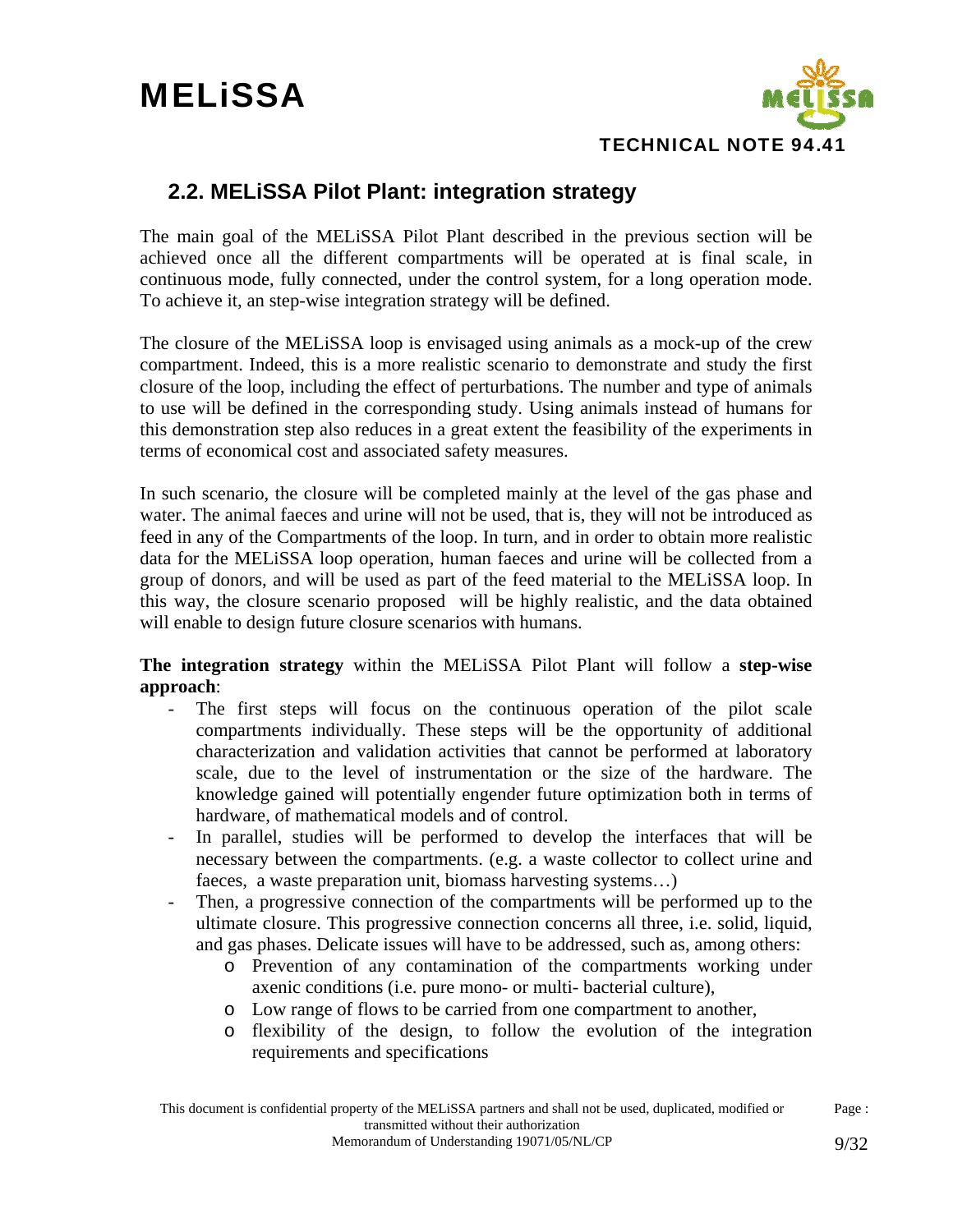

o operator safety and high quality control.

### **2.3. Detailed description**

The MELiSSA Pilot Plant is divided into different rooms, as described hereafter on Figure 2 and Table 1. Basically, it consists of one area (9A, 9B, 9C and 9E) devoted to the bioreactors (i.e. compartments I, II, III and IVa), the waste collection unit and the animal compartment, one area (9 D) for the Higher Plants Chambers, and a central area for offices/meeting room and the control room.



**Figure 2. Basic layout of the MELiSSA Pilot Plant laboratory.** 

| <b>Room</b> | <b>Description</b>                                       |
|-------------|----------------------------------------------------------|
| <b>9E</b>   | Bioreactors area (includes compartments II, III and IVa) |
| <b>9A</b>   | Human waste collection room                              |
| 9B          | Animal Compartment                                       |
| 9C          | Compartment I area                                       |
| 9D          | Higher Plant Chambers (Compartment IVb)                  |
|             |                                                          |

This document is confidential property of the MELiSSA partners and shall not be used, duplicated, modified or transmitted without their authorization Page : Memorandum of Understanding 19071/05/NL/CP 10/32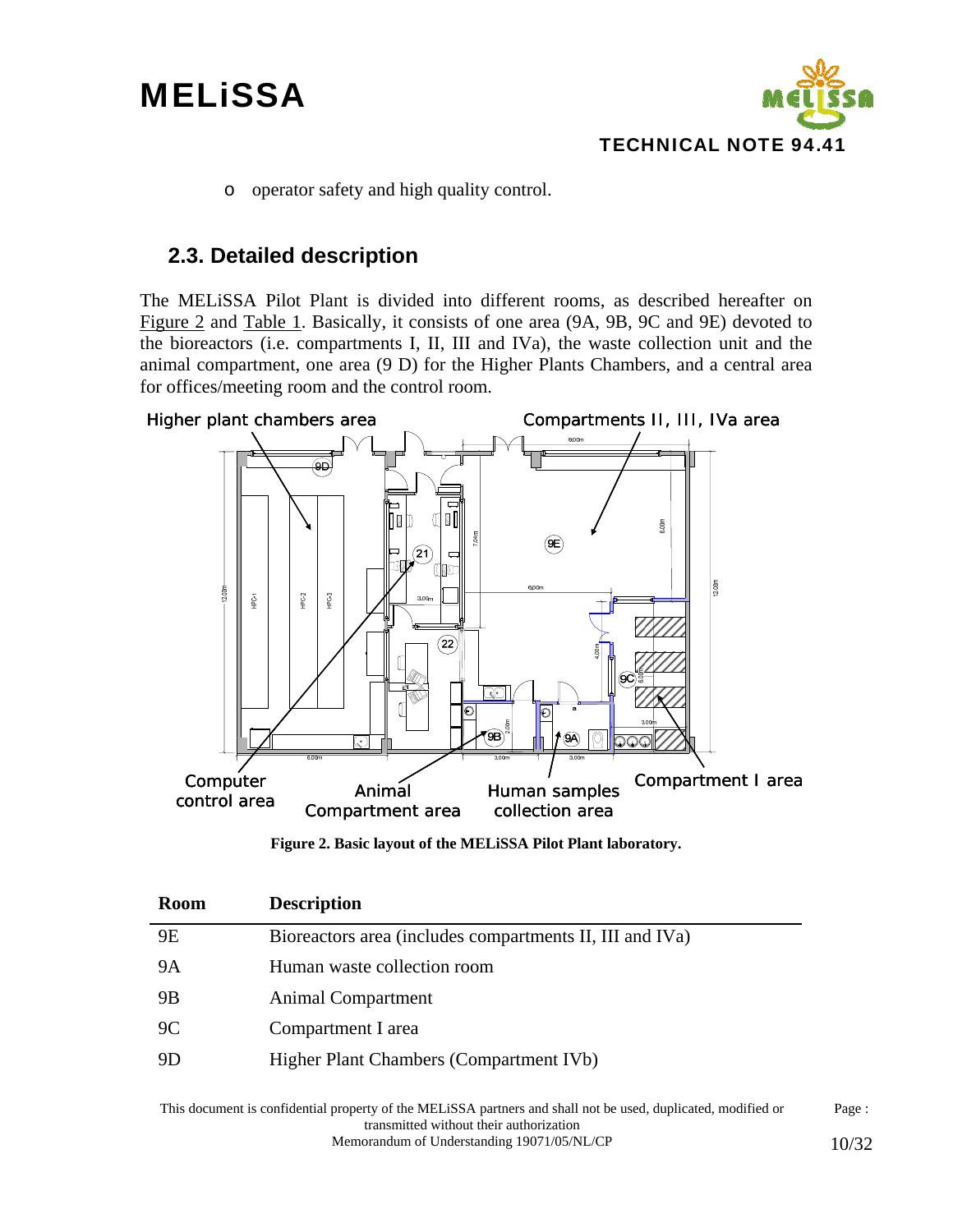

| 21 | Control Room |
|----|--------------|
| 22 | Office       |

#### **Table 1. Basic description regarding the distribution of the MELiSSA Pilot Plant**

The document *MELiSSA Pilot Plant General Resources, Interfaces and Environment*  (TEC-MCT/2006/3493/lnBLA), describes in detail all aspects of the MELiSSA Pilot Plant :

- access and design: covering sizes, maximum loads, surfaces characteristics…
- general utilities and facilities such as air filtration and ventilation, storage capacities, freezers…
- services provided by central systems, distributed over the MELiSSA Pilot Plant: steam, gas, power, cooling water..
- interfaces: with these provided services (connection types and their exact location), with additional networks (drains, gas exhausts..)..
- monitoring, alarms and safety issues.

As examples, Figure 3 provides the specific sizes of the MELiSSA Pilot Plant, and Figure 4 indicates the distribution of the different lines for power supply.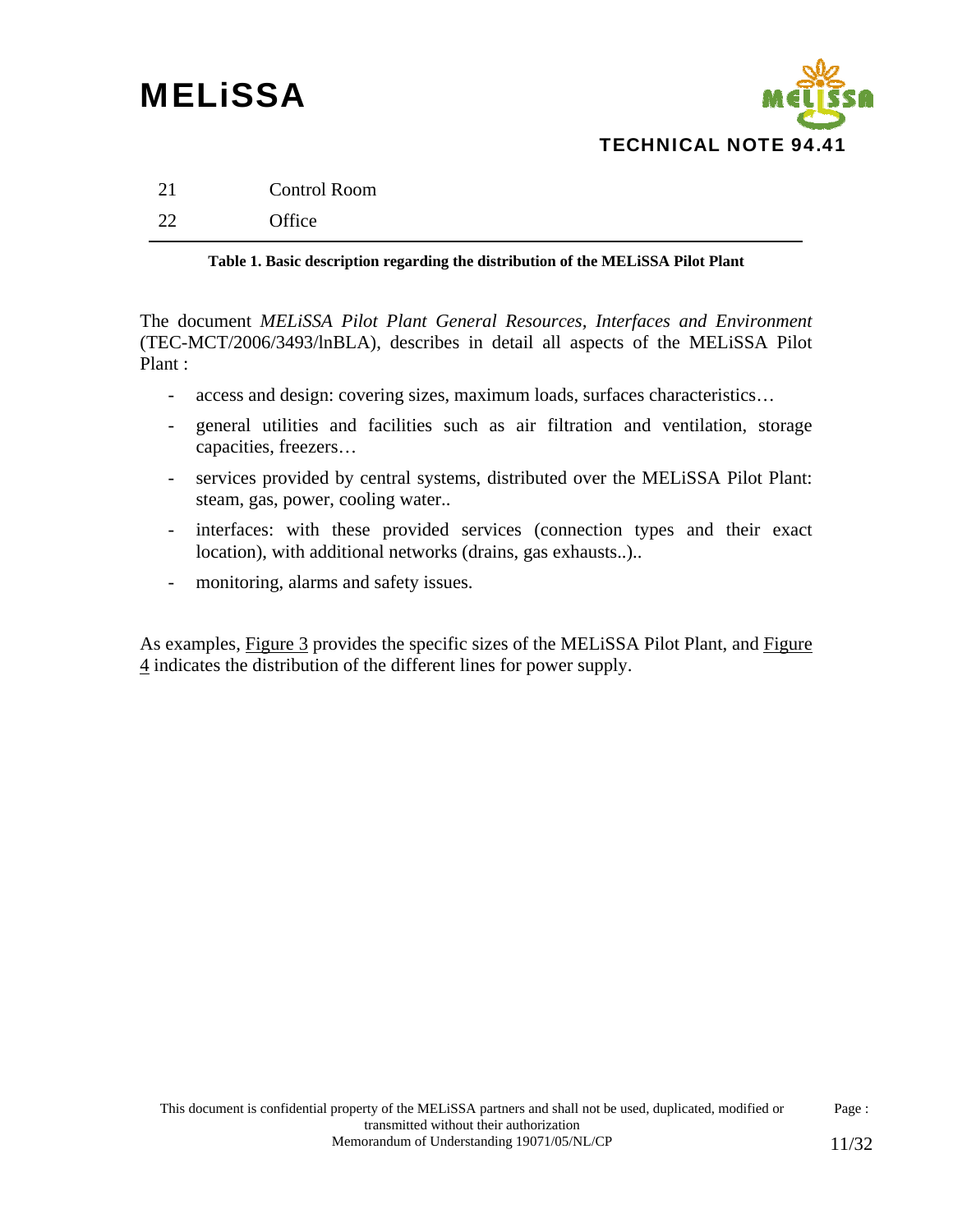



**Figure 3: Sizes of the different areas in the MELiSSA Pilot Plant** 



**Figure 4: Distribution of the power lines in the MELiSSA Pilot Plant.** 

This document is confidential property of the MELiSSA partners and shall not be used, duplicated, modified or transmitted without their authorization Page : Memorandum of Understanding 19071/05/NL/CP 12/32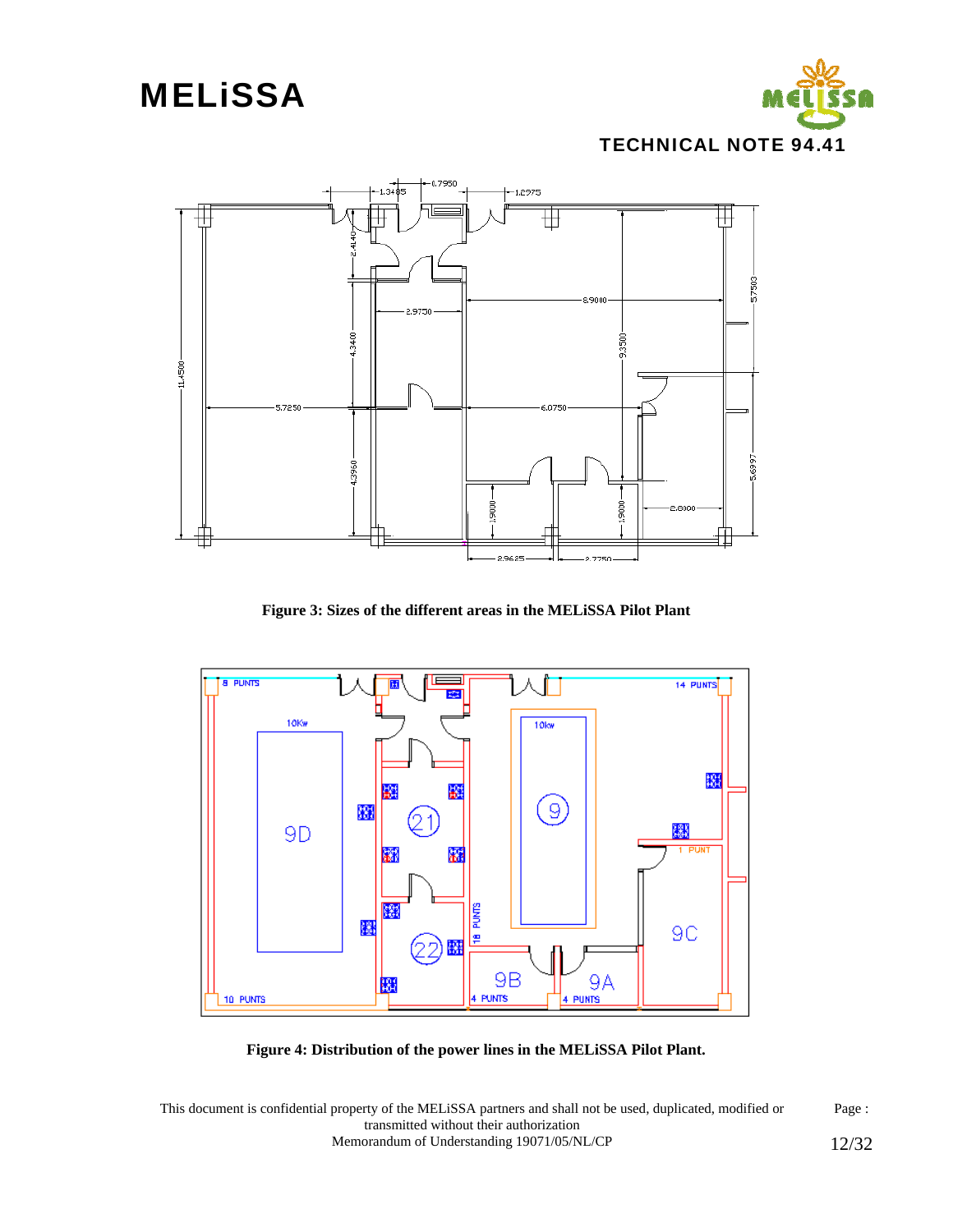

### **2.4. Additional technical information over the MELiSSA compartments**

A brief description of each compartment in the MELiSSA loop is presented in the next paragraphs.

### **2.4.1.Compartment I**

Compartment I, as illustrated on Figure 5, is composed of a membrane bioreactor connected to an influent feed tank and an effluent (i.e.filtrate) collection tank. The bioreactor has an approximate volume of 100 L

For the preparation of the influent, a waste preparation unit will be installed. During the integration phase, the waste preparation unit will probably be connected to the liquid phase of CIVb

Besides C-I equipment, room 9C is equipped with:

- Inert gas line to establish anaerobiosis (Helium).
- Air cooling/venting system.
- Steam line.
- Cool liquid line for temperature control and gas condensation system.
- Demineralized water.
- Tap water
- Compressed air (use of pneumatic devices).

#### **2.4.2.Compartment II**

Compartment II bioreactor will be located in room 9E. Bioreactor volume is about 50 L. A description of the reactor is given on Figure 6.

The output of C-II bioreactor, collected in an effluent collection tank, contains biomass to be further separated from the liquid output by a biomass harvesting system (today under study). The connection from the influent tank to the biomass harvesting system shall be foreseen.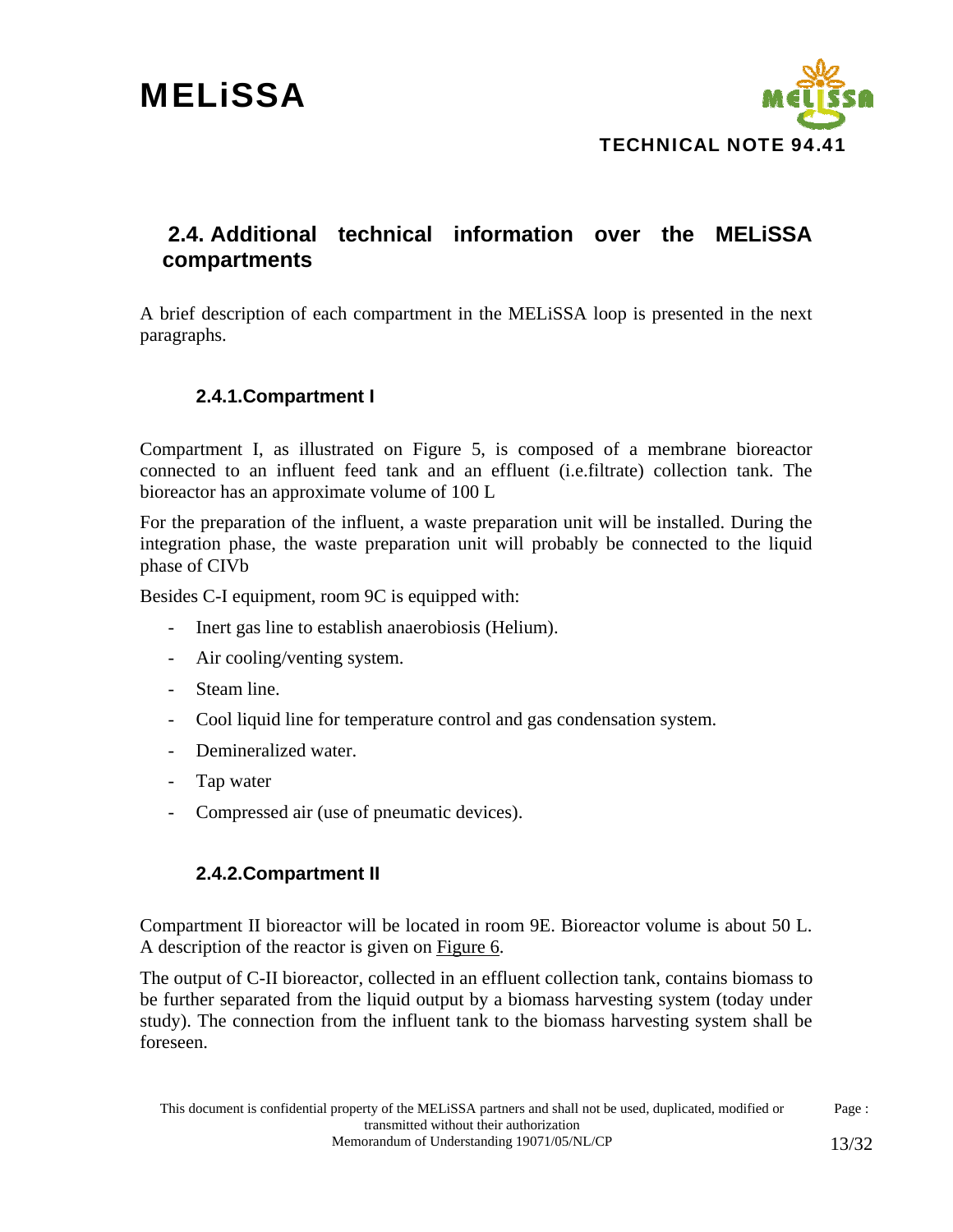

Compartment C-II in room 9 will require the following services:

- Demineralized water,
- Tap water,
- Inert gas line to establish anaerobiosis (Helium),
- He and  $H_2$  lines for gas chromatography,
- Air cooling/venting system,
- Liquid cooling supply system,
- Steam line,
- Compressed air (use of pneumatic devices).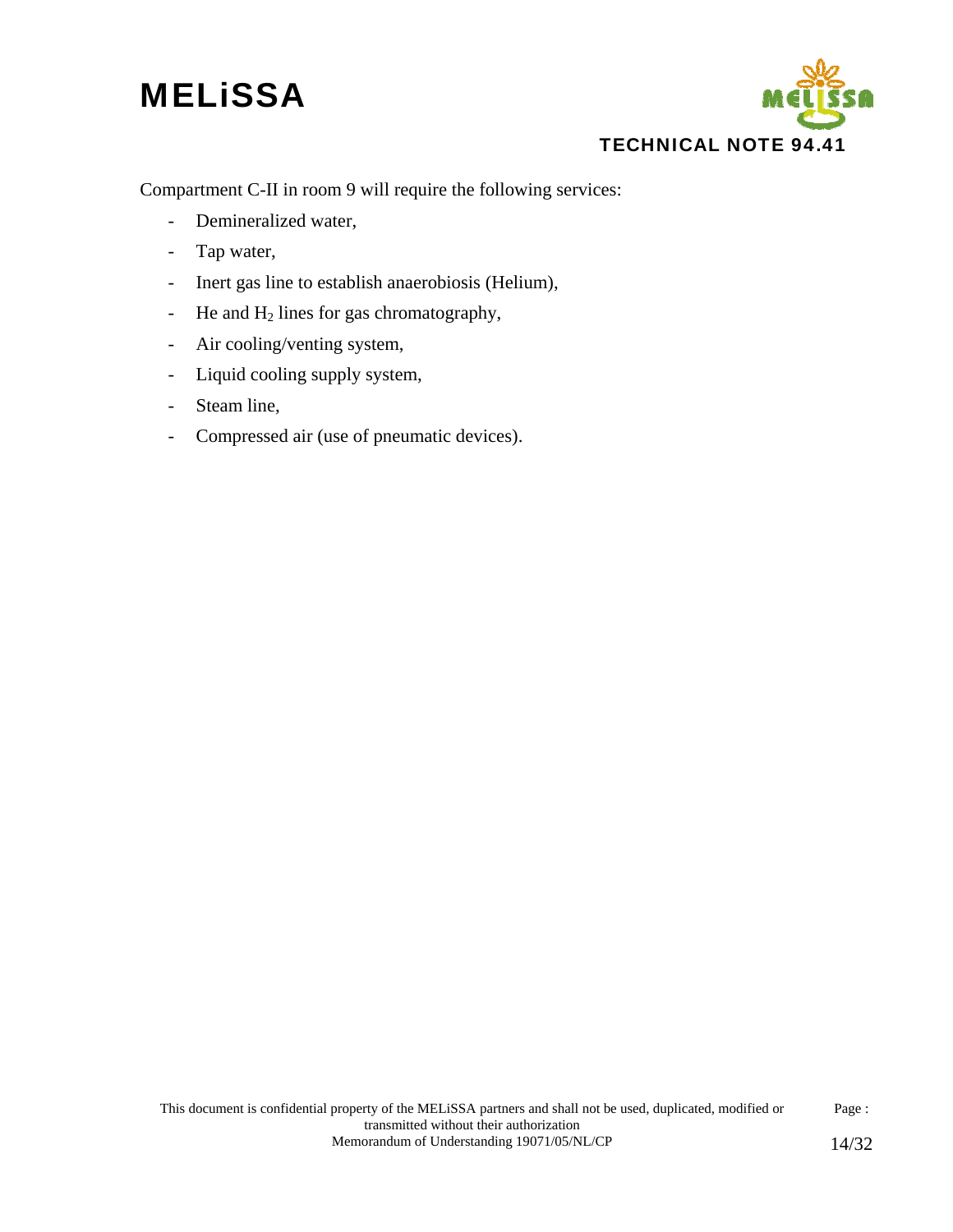



TECHNICAL NOTE 94.41



**Figure 5: Schematic design of compartment I and its filtration unit.** 

 **Figure 6: Configuration scheme of compartment C-II.** 

| This document is confidential property of the MELISSA partners and shall not be used, duplicated, modified or | Page : |
|---------------------------------------------------------------------------------------------------------------|--------|
| transmitted without their authorization                                                                       |        |
| Memorandum of Understanding 19071/05/NL/CP                                                                    | 15/32  |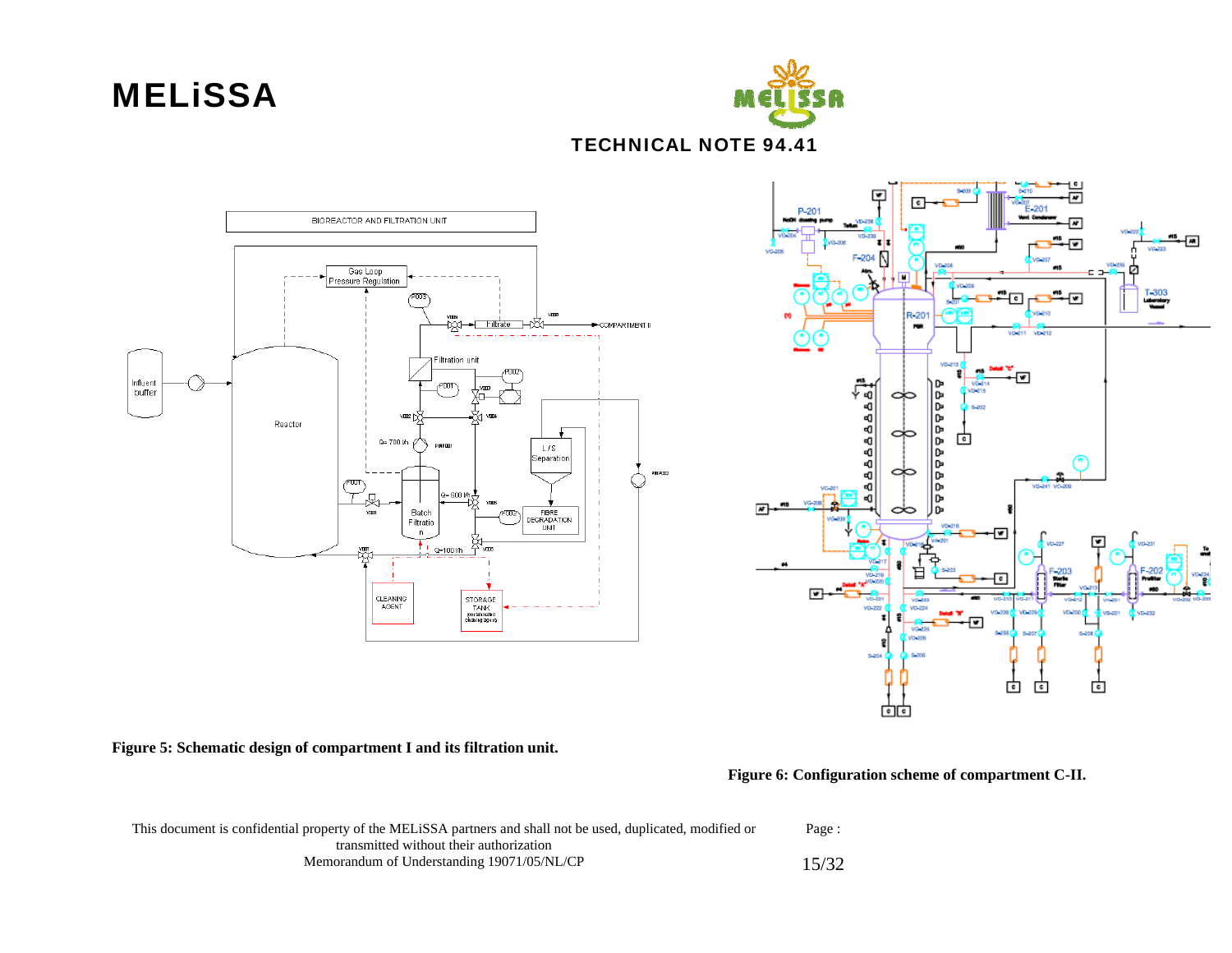

### **2.4.3.Compartment III**

Compartment III bioreactor will be located in room 9E. The volume of the bioreactor is 8 L.

The present bioreactor (see Figure 7 for a schematic overview and associated picture), will be now up-graded, and the work presented here is indeed related to this up-grade.

Compartment III will require the following services:

- Demineralized water.
- Tap water
- Gas lines for independent operation  $O_2$ ,  $CO_2$ ,  $N_2$ .
- Compressed air as base for mixing with other gasses for independent operation and also in case of using pneumatic devices
- Liquid cooling line for output gas lines condensation.
- Steam line

### **2.4.4.Compartment IVa**

Compartment IVa bioreactor will be located in room 9E. The volume of the bioreactor is 77 L. A schematic overview of this compartment and the equipment involved is provided on Figure 8 and associated picture.

Compartment IVa will require the following services:

- Demineralized water.
- Tap water
- Gas lines for independent operation  $O_2$ ,  $CO_2$ ,  $N_2$ .
- Compressed air as base for mixing with other gasses for independent operation and also in case of using pneumatic devices
- Liquid cooling line for temperature control and output gas lines condensation.
- Air cooling for lamp heat elimination.
- Steam line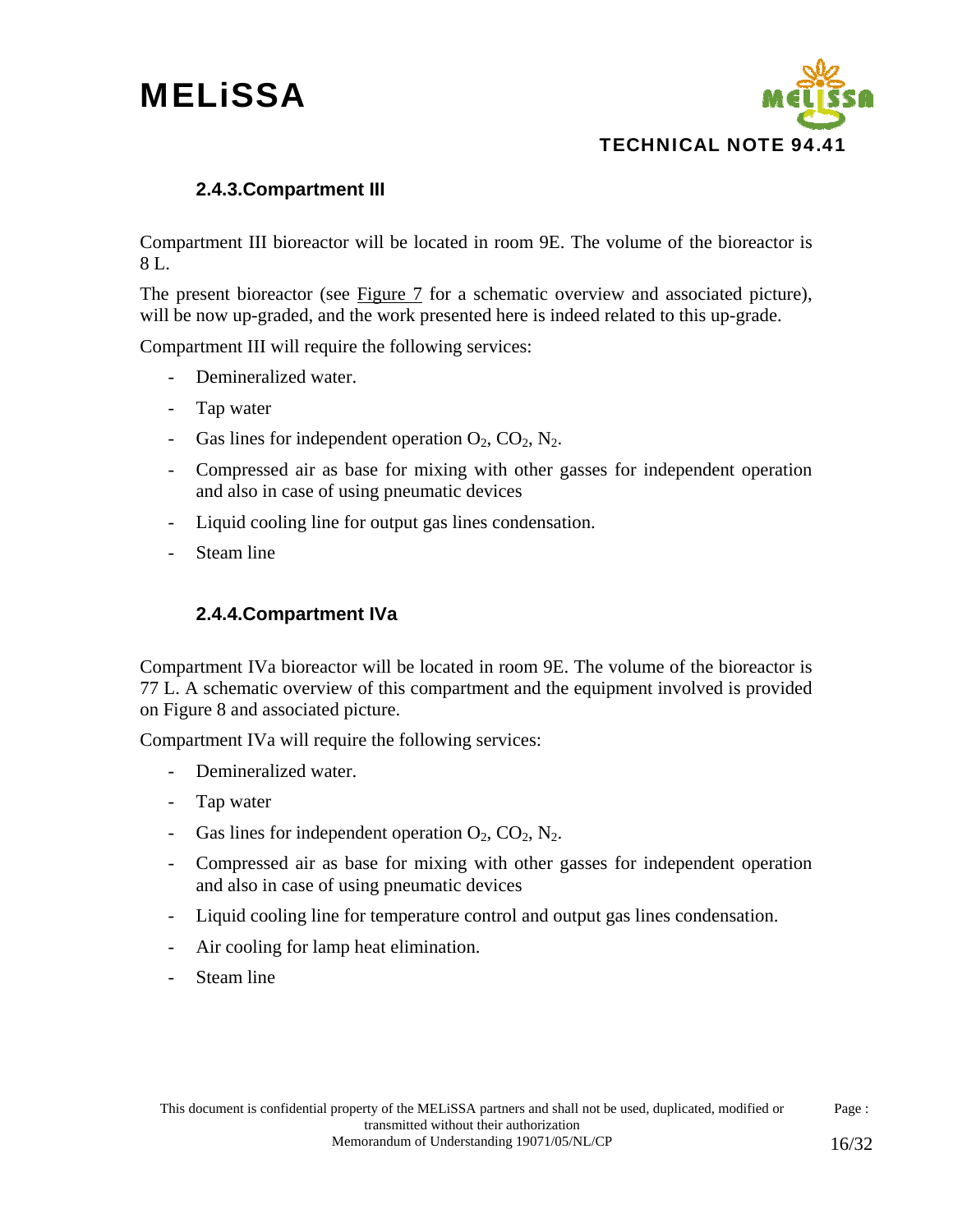





#### **Figure 7: : Schematic overview of compartment III.**

 **General schematic (left) and picture (right) of the nitrifying pilot bioreactor. (1) Packed-bed section with immobilized culture, (2) bottom section for aeration, liquid distribution and instrumentation, (3) top section for gas disengagement, (4) gas sparger, (5) gas exit condenser, (6) gas loop, connected to oxygen/nitrogen regulated supply to control dissolved oxygen, (7) liquid feed, (8) liquid recirculation, (9) liquid outlet, (10) acid addition, (11) base addition, (12) temperature probes, (13) dissolved oxygen probes, (14) pH probes, (15) cooling system, (16) heating system, (17) sampling device.** 

This document is confidential property of the MELiSSA partners and shall not be used, duplicated, modified or transmitted without their authorization Page : Memorandum of Understanding 19071/05/NL/CP 17/32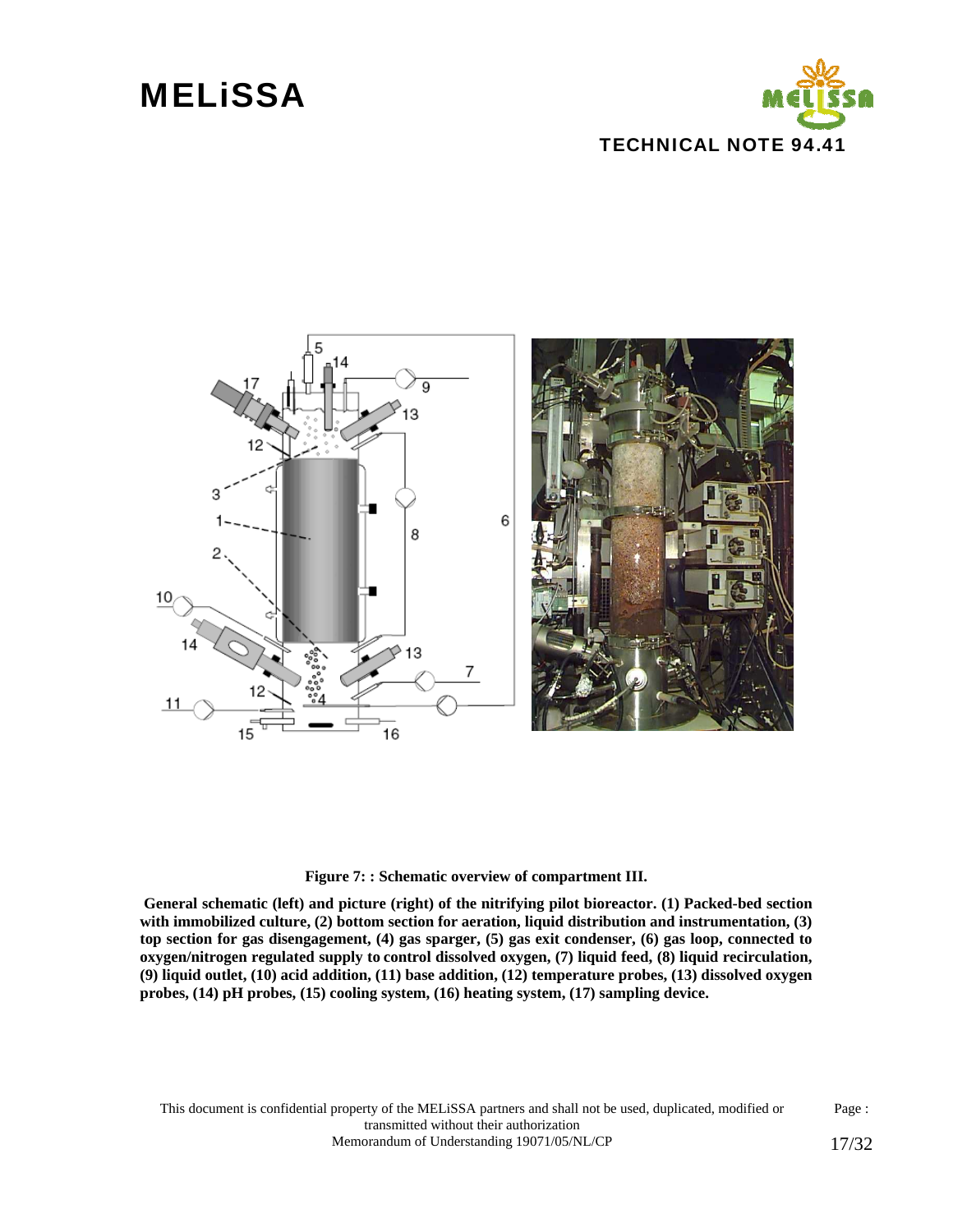



**Figure 8: Schematic view of compartment IVa.** 

**General scheme of the 77 litres photobioreactor designed for the culture of Spirulina cells. 1, transparent cylindrical parts (illuminated section) : riser (right column and downcomer (left column), 2, stainless steel connection parts , 3, gas-liquid separator, 4, external cooling jackets, 5, liquid medium inlet, 6, liquid outlet, 7, gas inlet through sparger, 8, gas outlet, 9, condenser, 10, halogen lamps.** 

This document is confidential property of the MELiSSA partners and shall not be used, duplicated, modified or transmitted without their authorization Page : Memorandum of Understanding 19071/05/NL/CP 18/32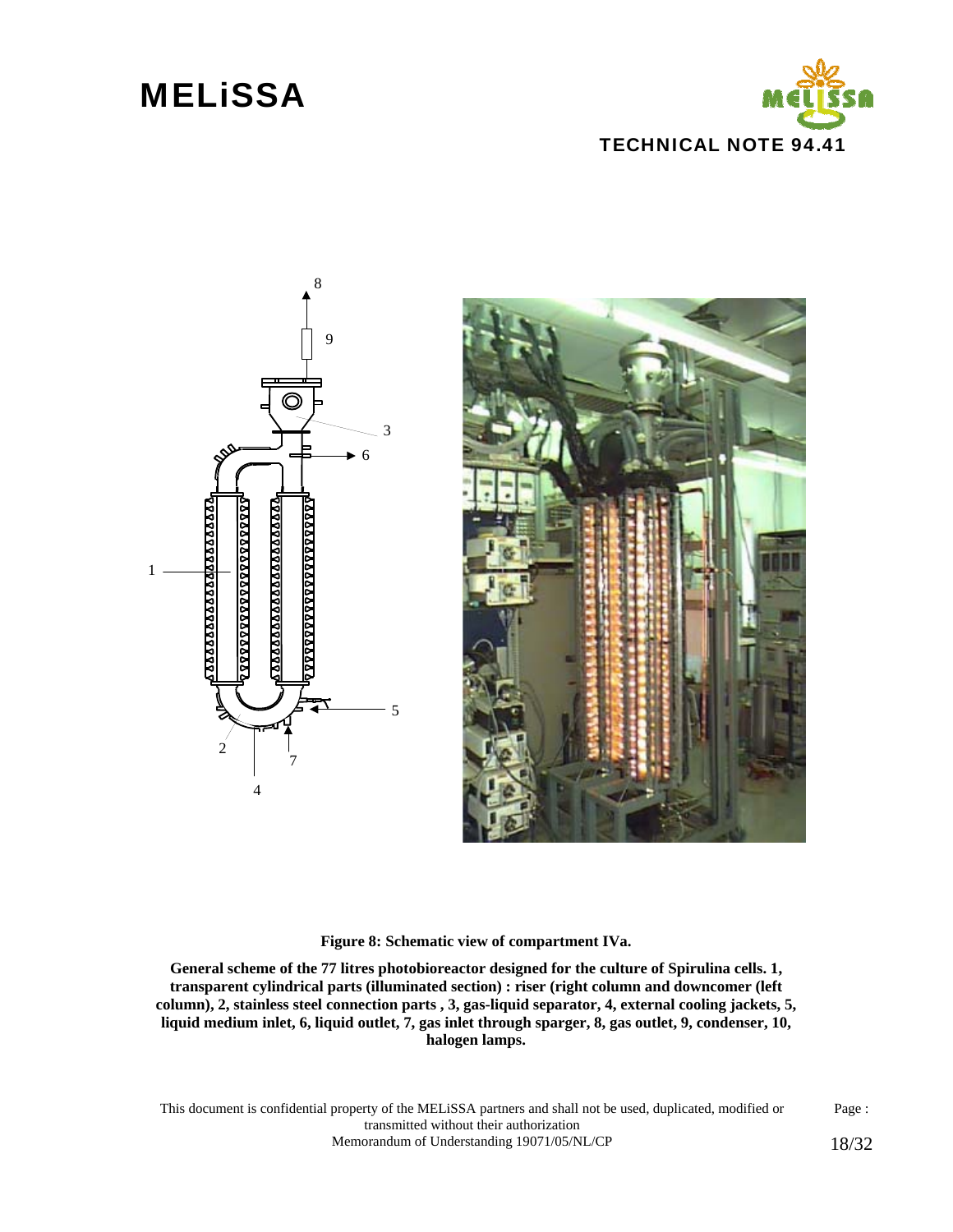

### **2.4.5.Compartment IVb**

The higher plant compartment C-IVb will be installed in room 9D. It will be composed of 3 Higher Plants Chambers. A schematic overview of the compartment is shown in Figure 9.

CIVb will require the following services:

- Demineralized water.
- Tap water
- Gas lines for independent operation  $O_2$ ,  $CO_2$ ,  $N_2$ .
- Compressed air as base for mixing with other gasses for independent operation and also in case of using pneumatic devices.
- Air cooling for lamps heat elimination and temperature control.
- Liquid cooling line for temperature control and maybe for evapo-transpiration condensation depending on chamber design (green solid line in figure 15).



**Figure 9: schematic view of the design concept for the Higher Plant chamber.** 

This document is confidential property of the MELiSSA partners and shall not be used, duplicated, modified or transmitted without their authorization Page : Memorandum of Understanding 19071/05/NL/CP 19/32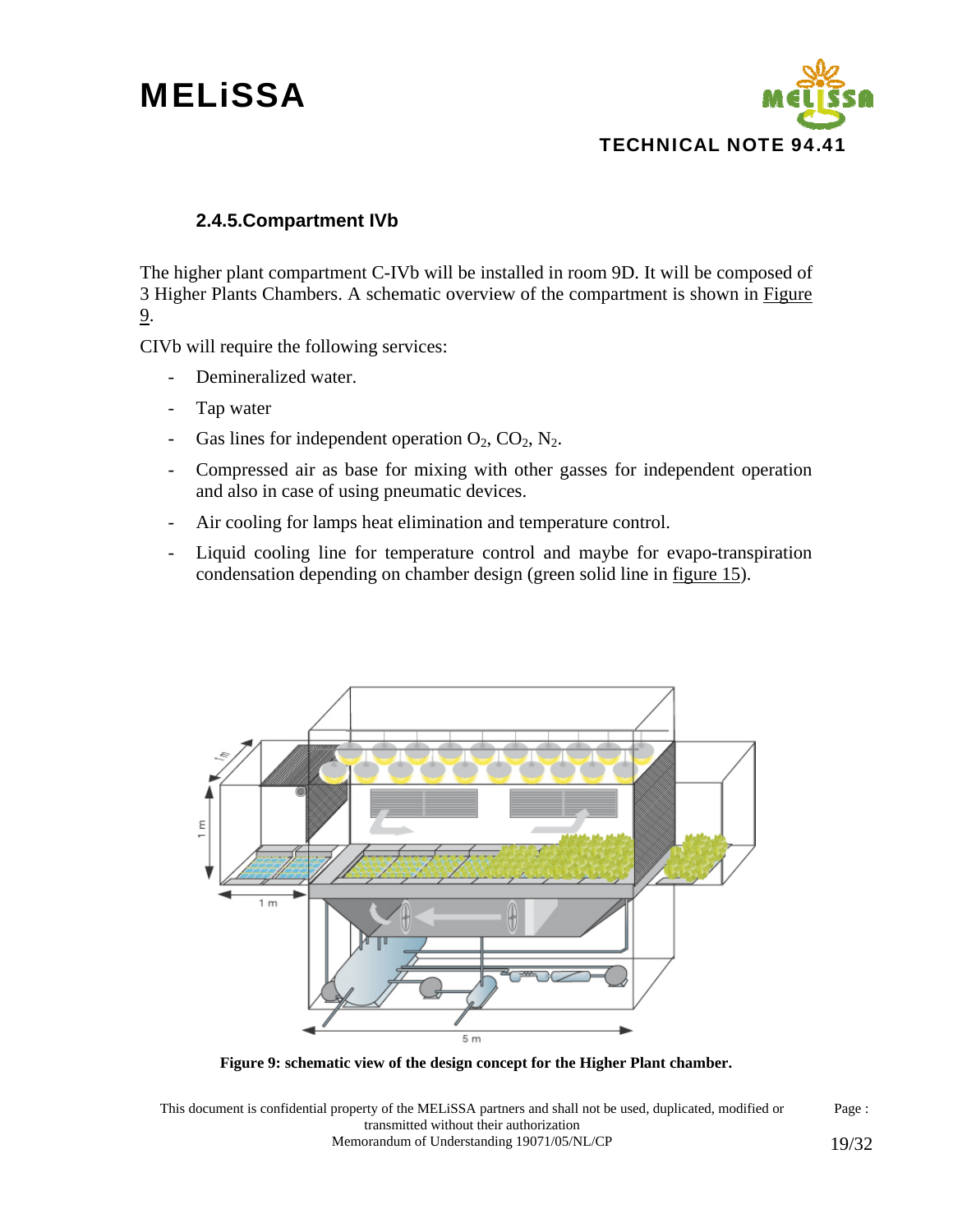

### **2.4.6.Compartment V**

The animal compartment will be installed in room 9B. This compartment is currently under design. In principle, it will consist in an air tight cage where animals are going to live.

The animal compartment (CV) will require the following services:

- Demineralized water.
- Tap water
- Gas lines for independent operation  $O_2$ ,  $CO_2$ ,  $N_2$ .
- Compressed air as base for mixing with other gasses for independent operation and also in case of using pneumatic devices.
- Liquid cooling for humidity of breath air condensation.

### **3. Frame of the work: Compartment I additional characterisation phase**

Compartment I was developed during many years by the MELiSSA partner EPAS (Eco Process Assistance), a company located in Ghent (Belgium). EPAS constructed the hardware corresponding to Compartment I of the MPP, and completed with the final delivery to the MPP of C-I compartment hardware, on September 2007. The proposed study on this Compartment will allow the further characterisation of the Pilot Compartment I at the MPP site in UAB. The pilot reactor was installed in the MPP and connected to all utilities, and will be completed in terms of hardware/software for its monitoring and control, and tested for approximately eighteen months. During this period, it will be operated in order to collect data for process, model and control development. The Filtration Unit will be optimised and an up-scaling of the waste preparation system will be performed.

According to this description, the objectives of this work are the installation and integration of Compartment I in the MELiSSA Pilot Plant, the performance of a long series of experiments with the proper analyses to fully characterize its operation and to provide data for mathematical model and control algorithms development, the improvement and optimization of the unit to prepare the feed to the reactor, and the optimization of the membrane unit of Compartment I. At the finalisation of the work,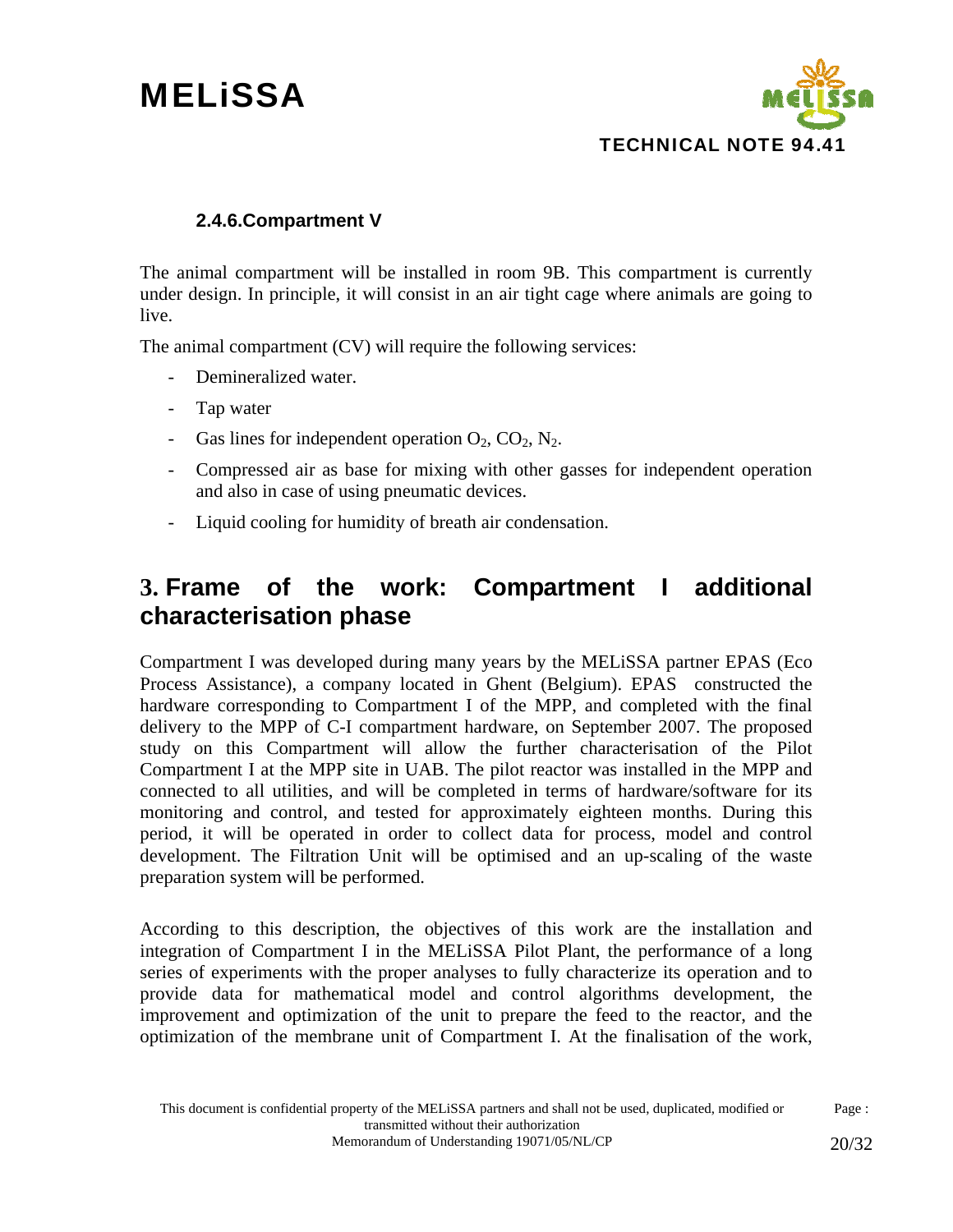

Compartment I should be completely operational in the MPP at the corresponding quality standards and ready to be connected to other MPP compartments.

The optimization of the membrane unit of Compartment I in the MELiSSA Pilot Plant (mainly membranes with/without corresponding modules) involves a number of steps:

- 1. Definition of the User's Requirements for the selection of the new membrane
- 2. Assessment of the current membrane versus the user's requirements, with regards to the membrane material choice and membrane cut-off selection
- 3. Assessment of the filtration unit operation protocol and of cleaning procedures
- 4. Trade off and selection of a better suited membrane via off-site tests in CI representative conditions, to validate alternative membrane material and membrane cut-off
- 5. hardware procurement
- 6. Delivery and installation of the hardware in the MELiSSA Pilot Plant.
- 7. Demonstration and validation of the optimized filtration unit in the MELiSSA Pilot Plant.

The present document defines the User's Requirements document for optimization of the membrane unit of Compartment I, as the step 1 of the previous list , being the basis for the following tasks.

## **4. Scope of the study: User's Requirements for Compartment I Filtration Unit Optimization**

The aim of the present document is to define the User´s Requirements for the Filtration Unit optimization regarding the UF membrane. The main conditions considered to be critical for the new membrane to be selected are:, filtrate sterility, no retention of VFA, no retention of ammonium, reduction of clogging and fouling, reduction of cleaning needs.

The User's Requirements for the Filtration Unit optimization have been split in three main categories:

- 4.1 Requirements regarding retention properties
- 4.2 Process requirements
- 4.3 Requirements regarding long-term operation

This document is confidential property of the MELiSSA partners and shall not be used, duplicated, modified or transmitted without their authorization Page : Memorandum of Understanding 19071/05/NL/CP 21/32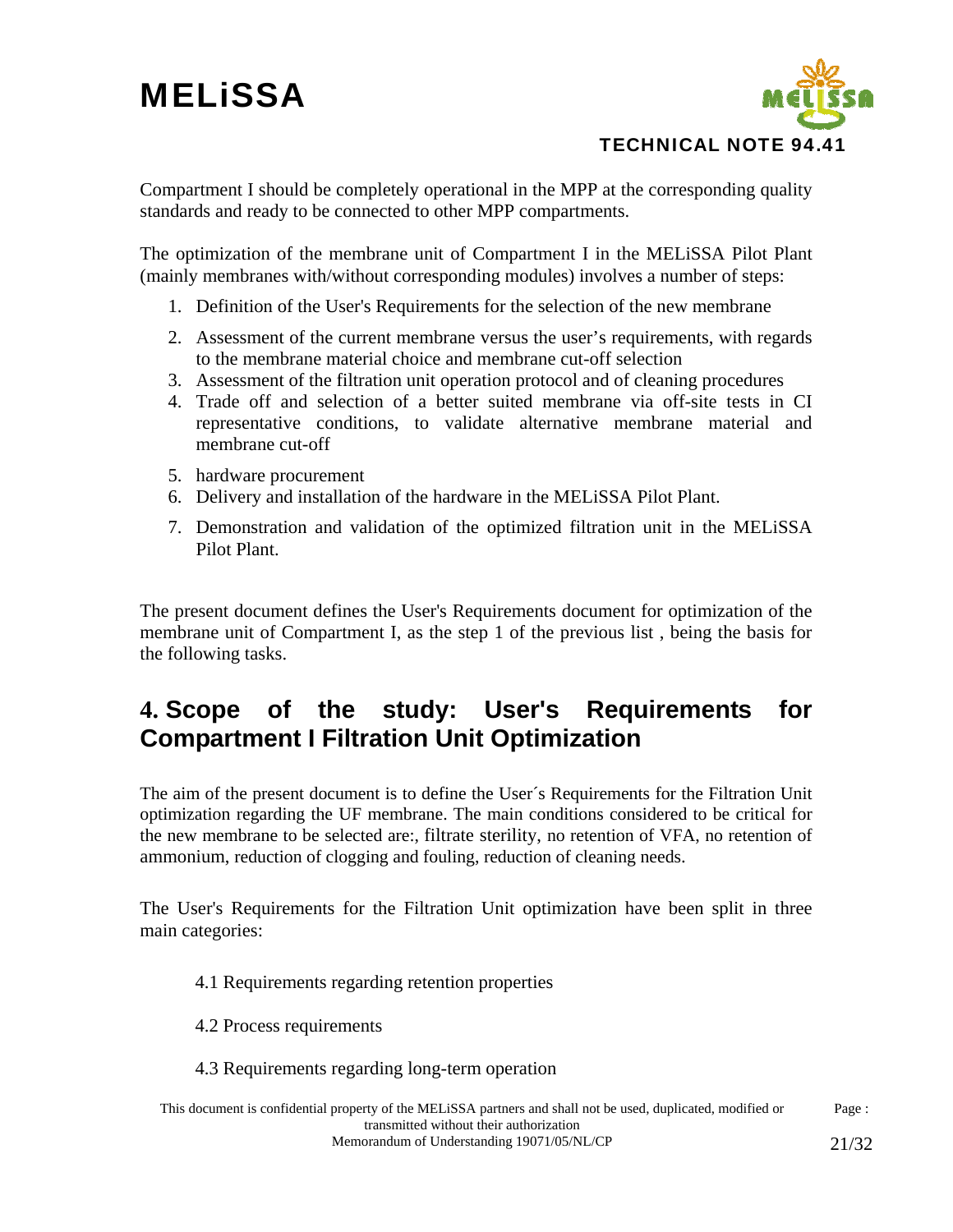

### **4.1. Requirements regarding retention properties**

1. The filtration unit shall retain 100% of all solid particles. To be more precise, it shall retain all compounds with a size bigger than 0,45 µm, what can be quantified as 0,1 NTU (nephelometric turbidity units). As a consequence, some indicative features can be proposed:

- filtrate side turbidity : < 0,1 NTU

- COD total and soluble should be similar in the filtrate. In another words, the proportion of particular COD (COD<sub>Part</sub> =  $\text{COD}_{\text{Total}}$  -  $\text{COD}_{\text{Soluble}}$ ) retained in the bioreactor must be average > 99%.

2. The filtration unit shall protect CII axenicity. As a consequence, it should retain 100% of all microorganisms, i.e. the filtration unit shall provide sterile filtrate to the following compartment, the criterion for sterility being lower than 100 CFU/100 mL.

Derived requirements from this:

- 3. The filtration unit shall be steam sterilizable in place.
- 4. The filtration unit shall resist to chemical disinfection.

5. The filtration unit shall prevent contamination of the filtrate side This contamination could come from:

- Working with high trans-membrane pressure (2 bar and more) that can generate a deformation of the biofilm and a penetration of cells throughout the membrane thickness.
- Working with membrane presenting structure default or too large pores (> 400 nm)
- Working with an opened permeate side that allows a contamination by ambient air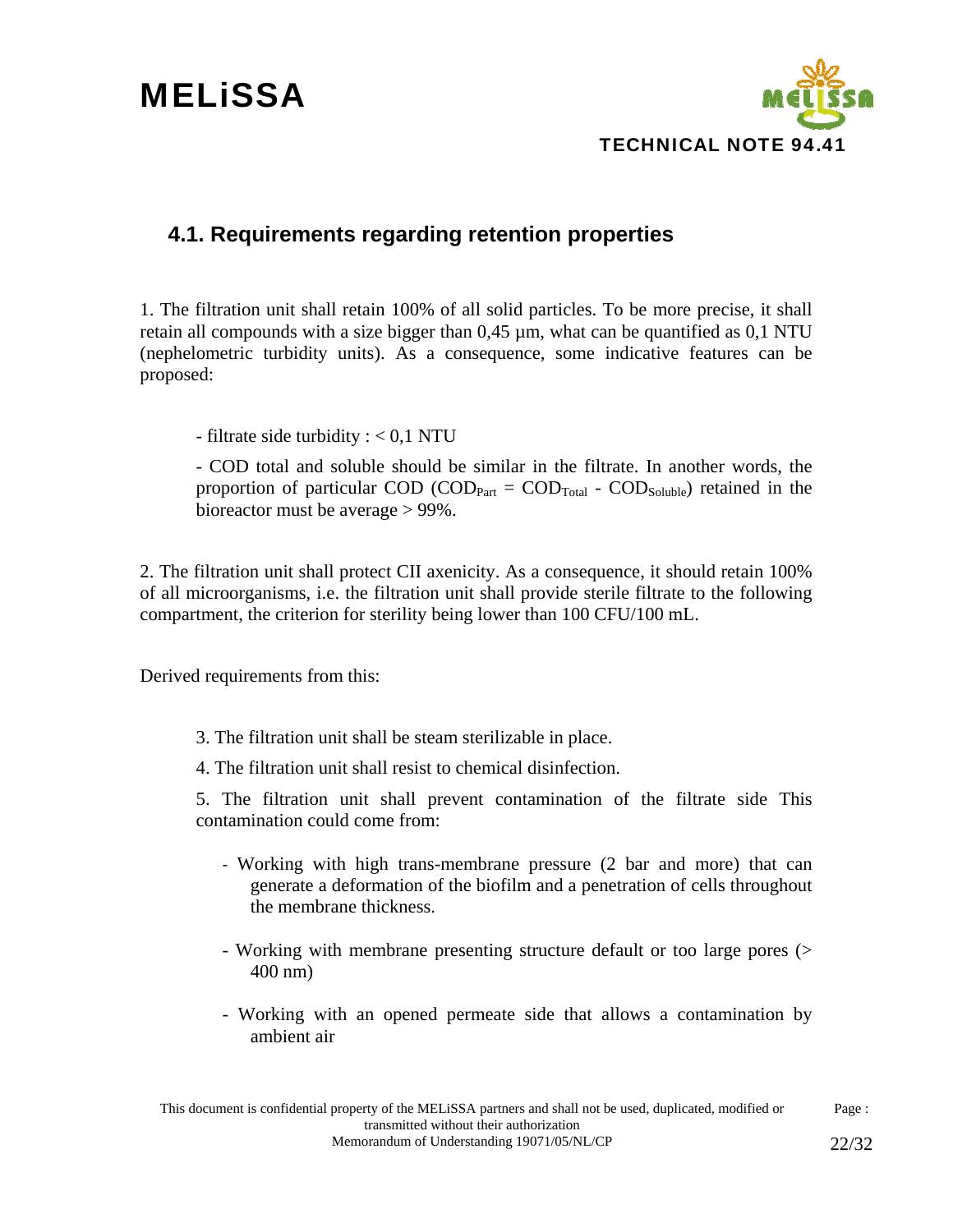

So it is determining to (i) chose a membrane conforming to the retention of germs (MF) or virus (UF), (ii) check the quality of the membrane structure and (iii) avoid any external contamination on the permeate side. It is also recommended to work under low TMP.

For information, the presence of a biofilm on the retentate side has a direct negative effect on permeate flux because it induces an additional hydraulic resistance to cross the porous media, but this biofilm generally presents a positive effect (when working with low TMP) on germ retention and decontamination.

Moreover, according to the temperature closed or higher than 50°C, the disparition of pathogens inside the bioreactor could be very important according to temperature and high sludge retention time in the bioreactor.

6. The filtration unit shall not selectively retain any of the other product compounds (i.e VFA, ammonium, minerals…) that should be further used in the MELiSSA loop.

Derived requirements from this:

7. With the assumption that there is no volumetric concentration factor of CI bioreactor content, then the concentration of VFA in the bioreactor shall be equal to the concentration of VFA in the filtrate.

8. The concentration of ammonium in the bioreactor shall be equal to the conc. of ammonium in the filtrate.

9. Idem for other relevant mineral compounds:  $PO4^{3}$ ,  $SO4^{2}$ , Cl, Na<sup>+</sup>, Mg<sup>2+</sup>, K<sup>+</sup>,  $Ca^{2+}$ , etc.

### **4.2. Process requirements**

10. The filtration unit and process shall not damage CI consortium micro-organisms.

11. Process parameters nominal set points/ranges are: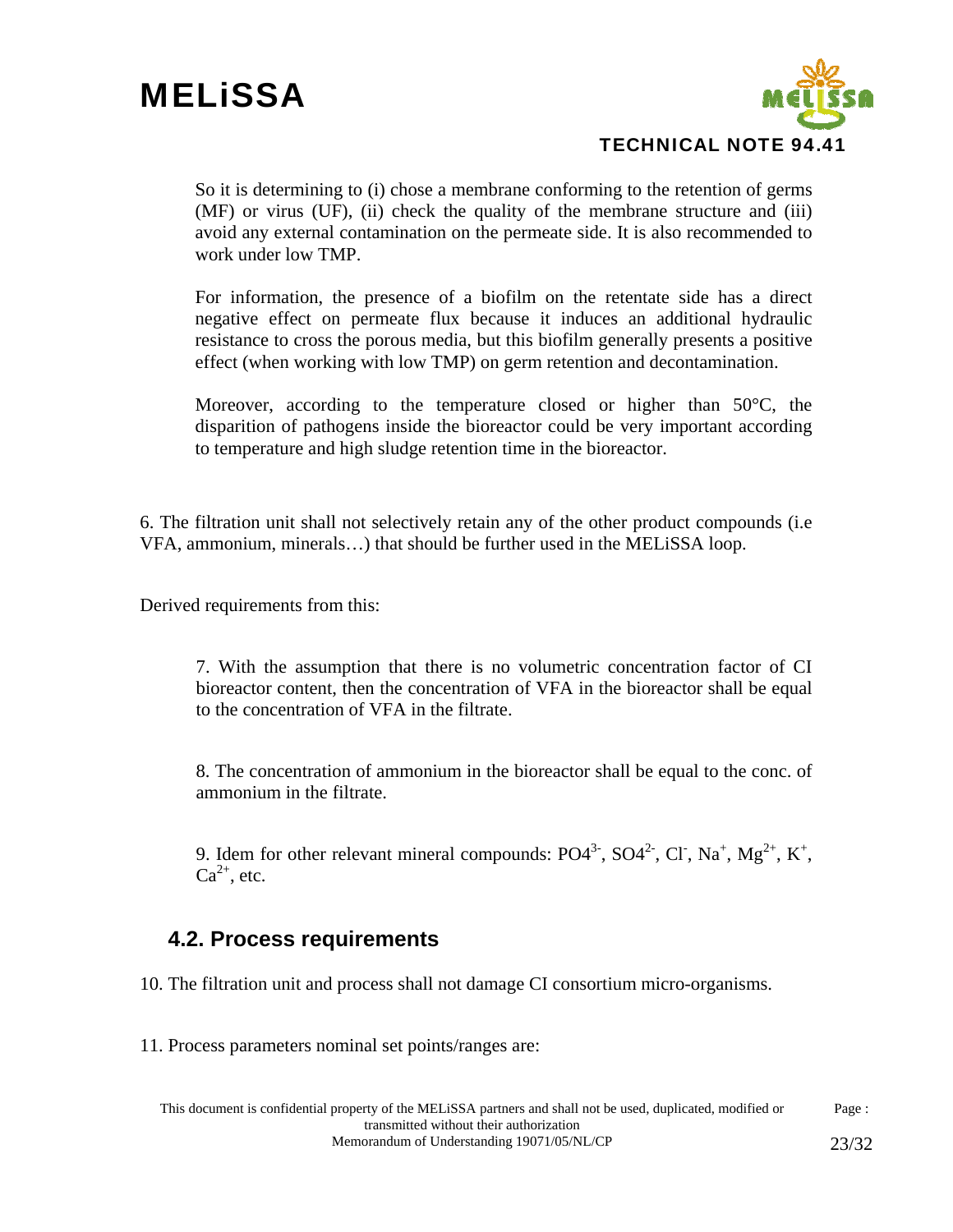

a) Feed

- particle size: vegetables, up to 2 mm; straw, up to 0,2 mm

b) Bioreactor broth

- temp: 55 ºC - pH: 4.5 to 6,5 - Viscosity: 10 to 20 cP\* - dry matter: 40 g/L

c) Filtrate

- filtrate flow: 10 l/d up to 15l/d for a 100L reactor

\* Viscosity measurement procedure to be confirmed.

### **4.3. Requirements regarding long-term operation**

12. The filtration shall be performed in continuous mode.

13. Redundancy of membrane modules shall be implemented

14. Filtrate flow shall be kept regular: the critical ratio TMP/flow should be checked with water and with broth, providing different profiles depending on the velocity. At normal velocities (1-2 m/s), flux should be in the range 30-60  $\text{L/m}^2/\text{h}$ 

Derived requirement of this:

15. Mechanical fouling shall be limited.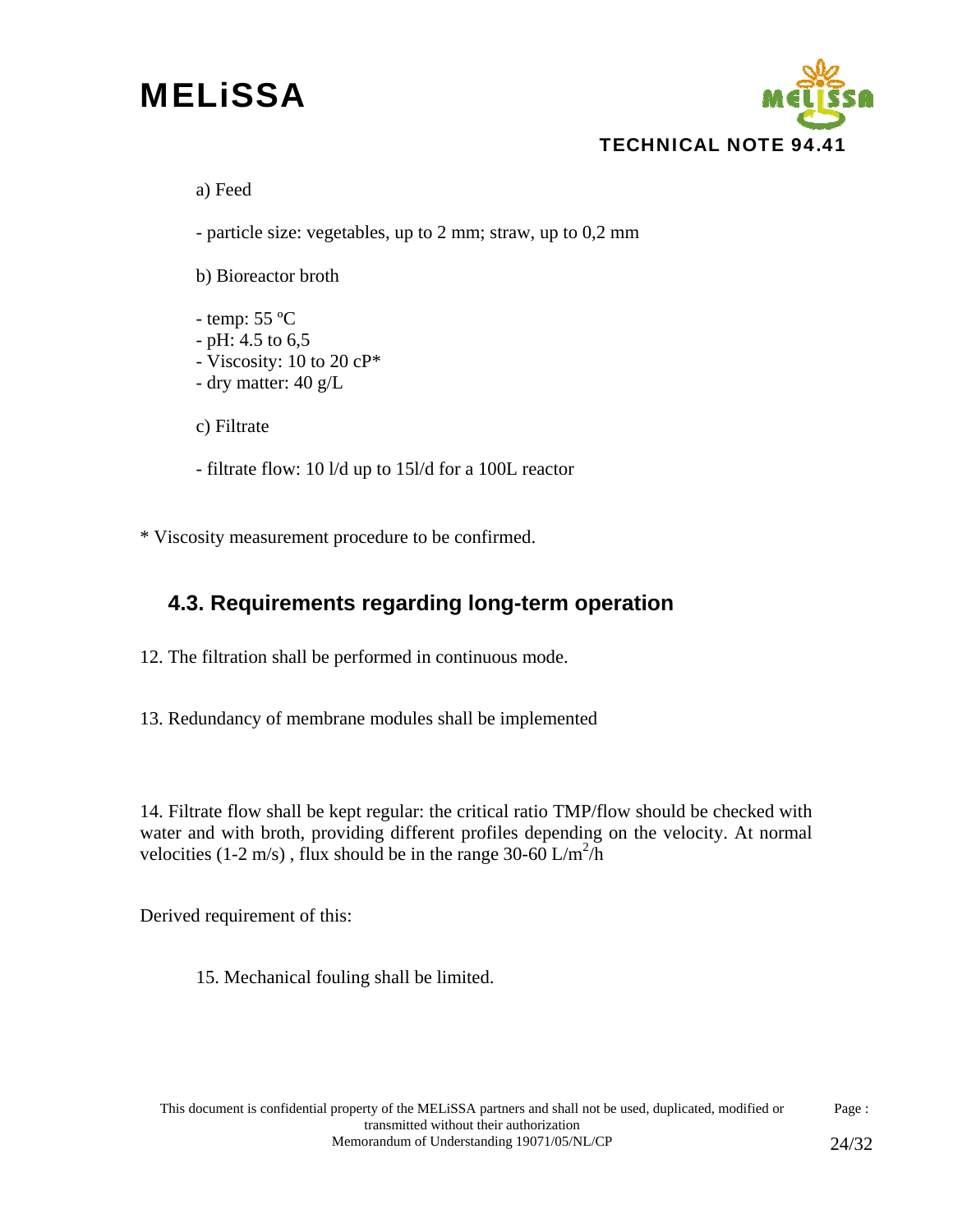

16. Chemical fouling shall be limited: membrane characteristics should be adequate to minimise interactions with compounds in suspension and facilitate membrane regeneration.

17. Hydrodynamics conditions should be optimal to minimise the fouling rates.

18. Presence of exogenous compounds in the filtrate shall be avoided.

19. Cleaning shall be optimised; the ability of the membrane to recover its permeability after use will be evidenced by means of a water permeability test. In particular:

- In coherence with Req. 18, the membrane should not need chemical agents for its cleaning, or should need them in a limited amount.

- Frequency of backwashing and cleaning should be reduced as much as possible.

- 20. Safety of the operators shall be guaranteed.
- 21. Filtration process shall be fully automated for all operation modes.
- 22. Energy consumption of the FU for long operation periods shall be minimized.

## **5. References**

TN 71.1 " MELiSSA Engineering of the Waste Compartment. Test-Plan and Procedure". EPAS. 17.06.04

Membrane Handbook, ed. by W.S. Winston Ho, Ph.D. and Kamalesh K.Sirkar, Ph.D. Editions Chapman & Hall. 1992

Fundamentals of inorganic membrane science and technology, ed. by A.J. Burggraaf  $\&$ L. Cot. Elsevier.1996

Handbook of industrial membranes. First Editions. Keith Scott. Elsevier. 1995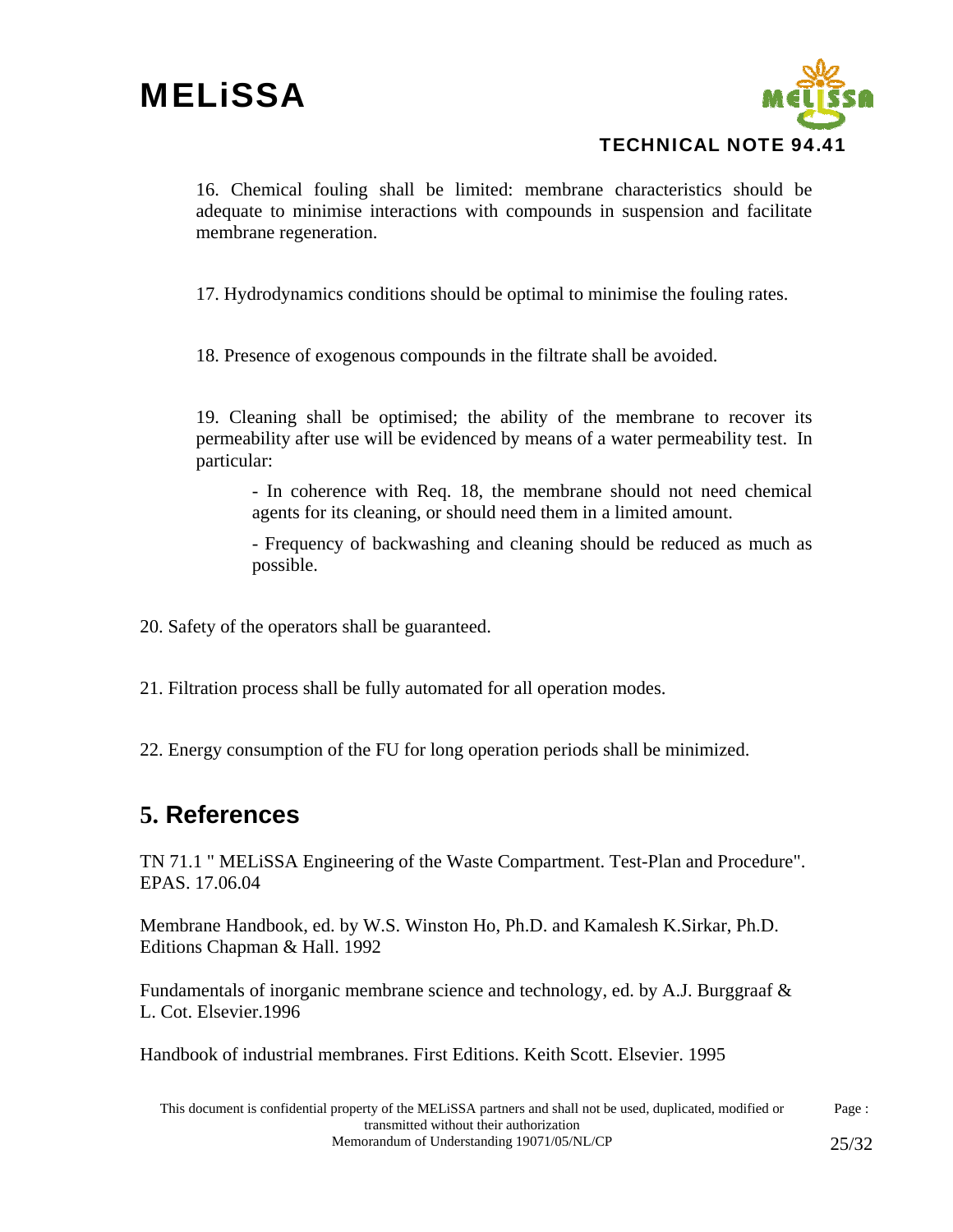

### **6. Comments**

### *TN 94.41*

### *User Requirements for C1 Filtration Unit optimization*

#### *Comments*

#### **Detailed comments**

| Page/paragraph     | Comment                                                                                                                                                         |
|--------------------|-----------------------------------------------------------------------------------------------------------------------------------------------------------------|
| 1/Reference        | "CCN7 to contract 13292/98/NL/MV"                                                                                                                               |
|                    | This one is completed and closed already                                                                                                                        |
|                    |                                                                                                                                                                 |
|                    | OK, updated to present Frame Contract                                                                                                                           |
| $23/$ Req. 1       | "- COD total and soluble should be similar in the filtrate.                                                                                                     |
|                    | - Proportion of particular COD (COD <sub>Part</sub> = COD <sub>Total</sub> - COD <sub>Soluble</sub> )<br>retained in the bioreactor must be average $> 99\%$ ." |
|                    | These two requirements are actually only one, aren't they?                                                                                                      |
|                    | Yes, we've rephrased to join them in the same sentence:<br>"COD total and soluble should be similar in the filtrate. In another                                 |
|                    | words, the proportion of particular $COD$ (CODPart = $CODTotal -$                                                                                               |
|                    | CODSoluble) retained in the bioreactor must be average $> 99\%$ ."                                                                                              |
| $23/Section 4.1$ , | "The DM of permeate should be constant in the time and lower than                                                                                               |
| Req.1              | the one of the reactor content, which should increase in the time".                                                                                             |
|                    | This statement is not correct; if the DM linked to solutes is increasing                                                                                        |
|                    | in the reactor, then it will increase in the permeate, as we don't want                                                                                         |
|                    | any solutes retention. If we change intentionally the operating                                                                                                 |
|                    | conditions of CI, then the DM of the permeate will change as well.                                                                                              |
|                    | The statement comes from TN 71.9.1, maybe is not updated, but it                                                                                                |
|                    | compares the dry matter in the permeate with the DM in the reactor (I                                                                                           |
|                    | understand both solutes and particles), so not solutes in both sections.                                                                                        |
|                    | Anyway the phrase "which should increase in time" I suppose it is                                                                                               |
|                    | true until it's drained, so I'm not sure that is well described                                                                                                 |
| Section<br>23/     | "The filtration unit shall retain 100% of all microbiological                                                                                                   |
| 4.1, Req. 2        | compounds, i.e. the filtration unit shall provide sterile filtrate to the                                                                                       |
|                    | following compartment, the criterion for sterility being lower than<br>100 CFU/100 mL."                                                                         |
|                    |                                                                                                                                                                 |
|                    | The overall requirement is that the filtration unit shall protect the<br>axenicity of CII. Derived from this statement, we can say that ideally,                |
|                    | the membrane shall retain 100% of microbiological compounds;                                                                                                    |
|                    | however, in the real life we do not target to retain plasmids for                                                                                               |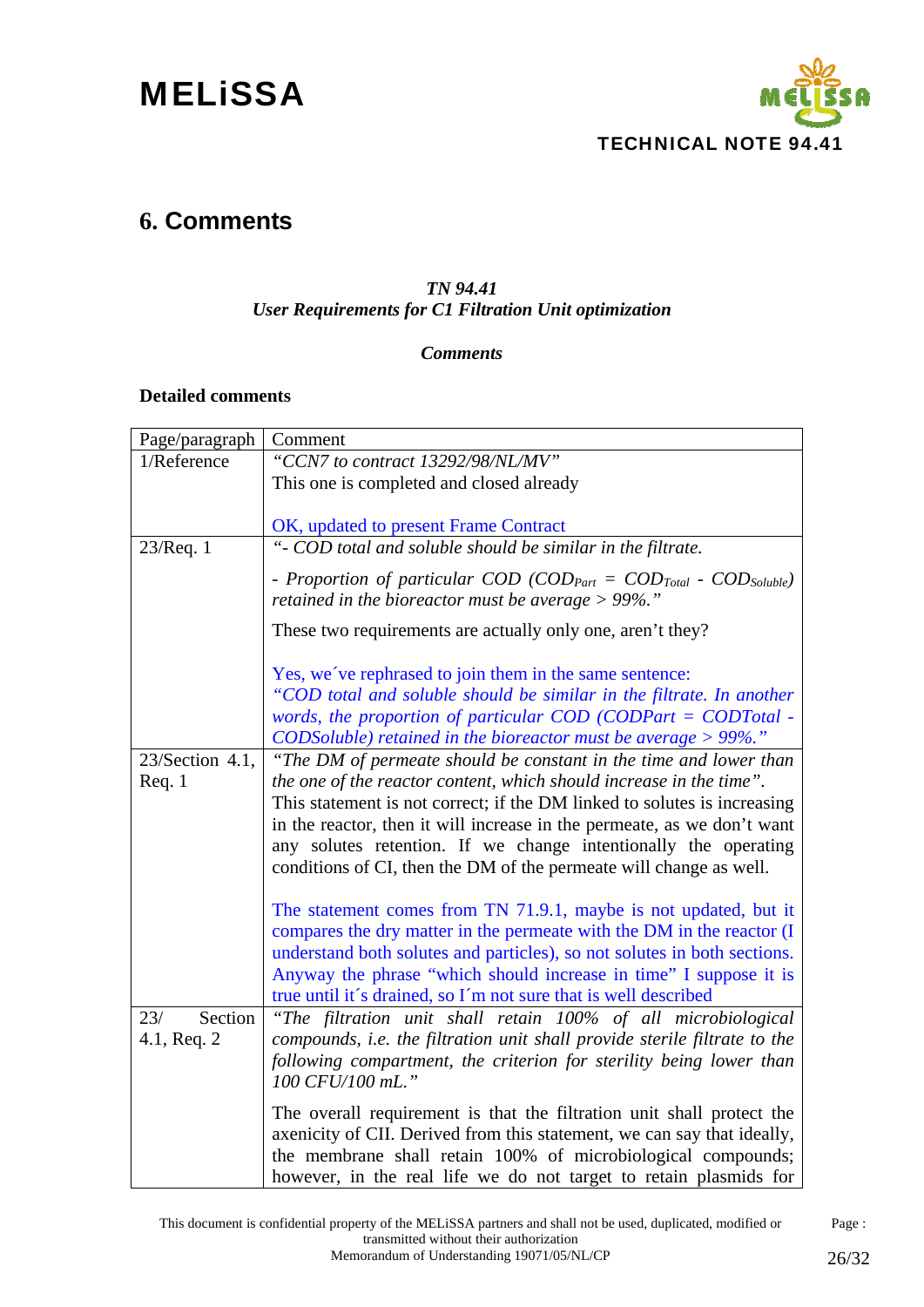

|                               | example. Therefore, either we derived again the requirement in 100%<br>of bacteria or we say directly that the filtrate shall be sterile with<br>indeed the indication of a sterility criterion                                                                                                                                                                                                                                                                                            |
|-------------------------------|--------------------------------------------------------------------------------------------------------------------------------------------------------------------------------------------------------------------------------------------------------------------------------------------------------------------------------------------------------------------------------------------------------------------------------------------------------------------------------------------|
|                               | Amended in the text:                                                                                                                                                                                                                                                                                                                                                                                                                                                                       |
|                               | "The filtration unit shall protect CII axenicity. As a consequence, it<br>should retain 100% of all microorganisms, i.e. the filtration unit shall<br>provide sterile filtrate to the following compartment, the criterion for<br>sterility being lower than 100 CFU/100 mL."                                                                                                                                                                                                              |
| Section<br>23/<br>4.1, Req. 2 | "the criterion for sterility being lower than 100 CFU/100 mL."<br>This criterion, proposed by A.Gransmick, needs to be agrred with<br><b>ESA</b>                                                                                                                                                                                                                                                                                                                                           |
|                               | ESA agrees with this value.                                                                                                                                                                                                                                                                                                                                                                                                                                                                |
| Section<br>24/<br>4.1, Req. 5 | "The filtration unit shall prevent the biofilm contamination of the<br>filtrate side, i.e. the biofilm on the retentate side has to be managed<br>to be sufficient for promoting permeation but not strong enough to let<br>bacteria pass through the membrane."<br>This requirement is not understood: biofilm contamination of the<br>filtrate side? Biofilm on the rententate side promoting permeation?                                                                                |
|                               | First question: rephrased cancelling the word "biofilm" respect to the<br>filtrate side. Second question: this requirement was rephrased already<br>the<br>discussion<br>with<br>A.Grasmick<br><b>based</b><br>$\mathbf{on}$<br>in<br><b>TECHNOMEMBRANES</b><br>MPP-MOM-08-1009(0)-AF-<br>(see<br>20080630, page 6, "Req. 2.3"), maybe is good to double check with<br>him, we don't have enough expertise on this matter to know if<br>retentate side biofilm can help in the permeation. |
| Section<br>21/                | "Derived requirements from this:                                                                                                                                                                                                                                                                                                                                                                                                                                                           |
| 4.1, Req. 5                   | 3. The filtration unit shall be steam sterilizable in place.                                                                                                                                                                                                                                                                                                                                                                                                                               |
|                               | 4. The filtration unit shall resist to chemical disinfection.                                                                                                                                                                                                                                                                                                                                                                                                                              |
|                               | 5. The filtration unit shall prevent the biofilm contamination<br>of the filtrate side, i.e. the biofilm on the retentate side has to<br>be managed to be sufficient for promoting permeation but not<br>strong enough to let bacteria pass through the membrane."                                                                                                                                                                                                                         |
|                               | Those requirements are linked to the top level one "protection of CII"<br>axenicity                                                                                                                                                                                                                                                                                                                                                                                                        |
|                               | OK, included in req. 2: "The filtration unit shall protect CII<br><i>axenicity</i> "                                                                                                                                                                                                                                                                                                                                                                                                       |
| Section<br>24/<br>4.1, Req. 9 | "9. Idem for phosphate and other mineral compounds still to be<br>defined."<br>To be confirmed by Technomembranes and A. Grasmick: SO42-, Cl-,<br>Na, Mg, K, Ca, others?                                                                                                                                                                                                                                                                                                                   |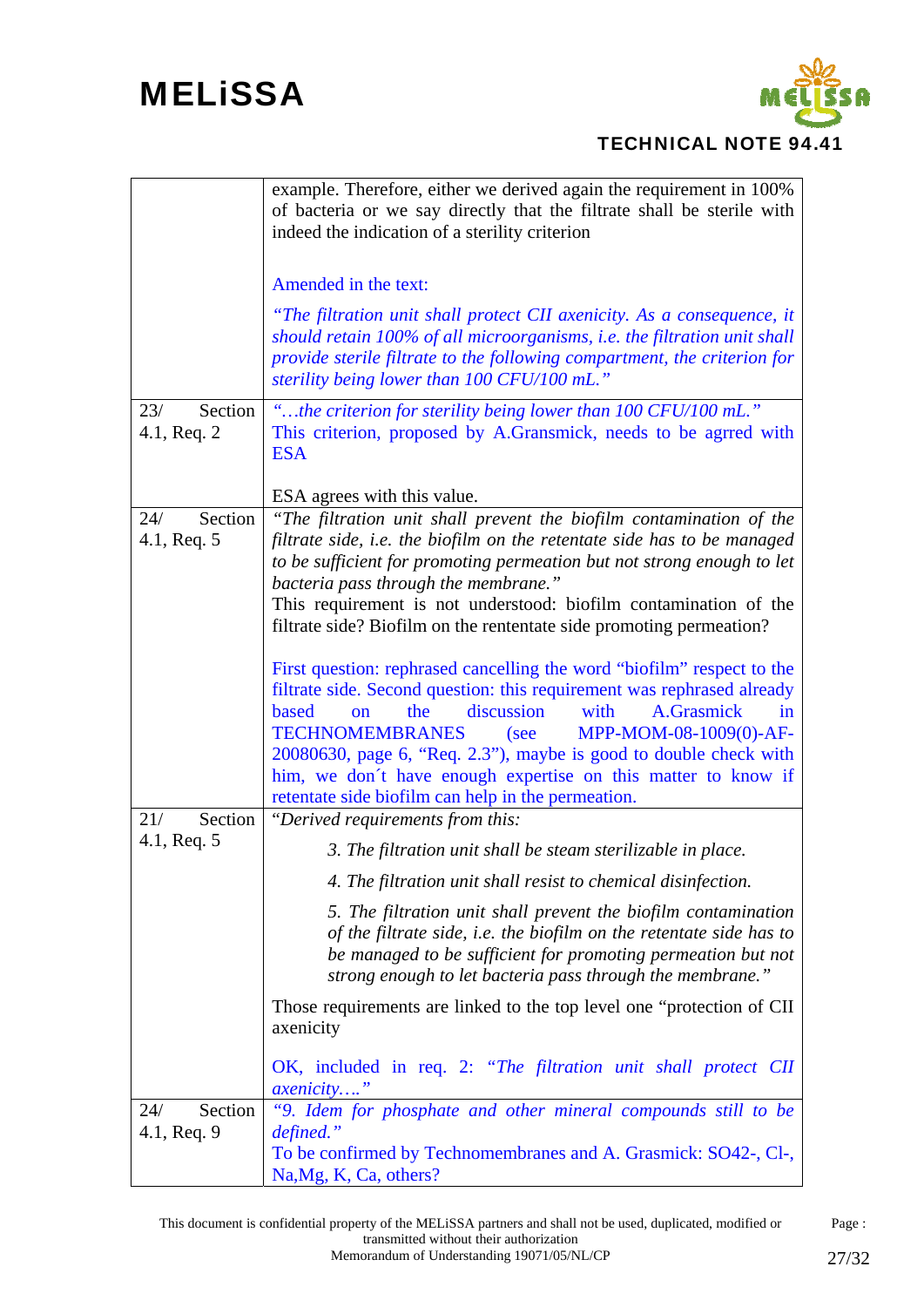

### TECHNICAL NOTE 94.41

| Section <sup>1</sup><br>25/<br>4.2, Req. 10 | "10. Microorganisms present in CI consortium shall not be damaged<br>by the filtration process."                                                                                                                                                                            |
|---------------------------------------------|-----------------------------------------------------------------------------------------------------------------------------------------------------------------------------------------------------------------------------------------------------------------------------|
|                                             | We would prefer: the filtration unit and process shall not damage CI<br>consortium microorganisms.                                                                                                                                                                          |
|                                             | We don't see the difference, anyway the wording is updated: "The<br>filtration unit and process shall not damage CI consortium<br>microorganisms."                                                                                                                          |
| Section<br>25/<br>4.2, Req. 11              | 11. Process parameters nominal set points/ranges are:                                                                                                                                                                                                                       |
|                                             | filtrate flow: 10 $\frac{1}{d}$ up to 15 $\frac{1}{d}$ for a 100L reactor<br>viscosity: 10 to 20 cP<br>pH: 4.5 to 7<br>particle size: up to 2 mm<br>temp: 55 °C in nominal operation mode<br>Dry matter (bioreactor content): $40 \text{ g/l}$ in nominal operation<br>mode |
|                                             | Please specify for viscosity, pHif you refer to bioreactor content,<br>feed of the bioreactor?                                                                                                                                                                              |
|                                             | OK, rephrased: 11. Process parameters nominal set points/ranges are:                                                                                                                                                                                                        |
|                                             | a) Feed<br>- particle size: vegetables, up to 2 mm; straw, up to 0,2 mm<br>b) Bioreactor broth<br>- temp: $55^{\circ}$ C<br>- pH: 4.5 to $6,5$<br>- Viscosity: 10 to 20 cP<br>- dry matter: 40 g/L                                                                          |
|                                             | c) Filtrate<br>- filtrate flow: 10 l/d up to 15l/d for a 100L reactor                                                                                                                                                                                                       |
| Section<br>25/<br>4.3, Req. 13              | "13. Filtrate flow shall be kept regular: the critical ratio TMP/flow<br>should be checked with water and with broth, providing different<br>lines depending on the velocity."<br>Different lines? What is the meaning of this?                                             |
|                                             | Reworded: "Filtrate flow shall be kept regular: the critical ratio<br>TMP/flow should be checked with water and with broth, providing<br>different profiles depending on the velocity."                                                                                     |
| Section<br>25/<br>4.3, Req. 13              | "At normal velocities, flux should be in the range 10-60 L/m <sup>2</sup> /h."<br>Please insert figures about normal velocities                                                                                                                                             |
|                                             | Data included, after discussion with J.Christophe lasserre: "At<br>normal velocities $(1-2 \, \text{m/s})$ , flux should be in the range 30-60<br>$L/m^2/h$ "                                                                                                               |
| $26/Section 4.3$ ,                          | "Cleaning conditions should be optimised."                                                                                                                                                                                                                                  |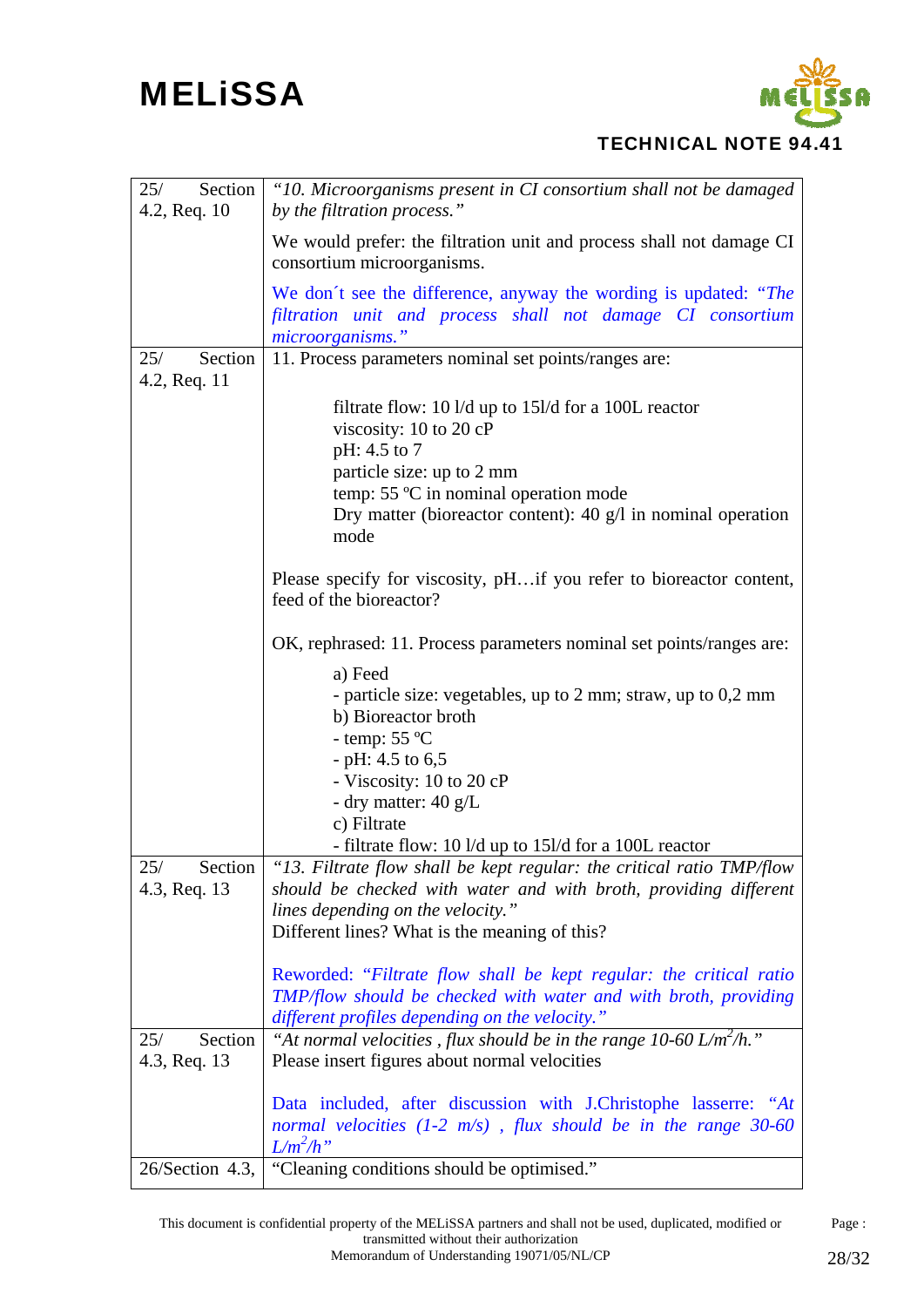

### TECHNICAL NOTE 94.41

| Req. 19                       | What does this mean? On which criteria?                                                                                                                                                                   |  |
|-------------------------------|-----------------------------------------------------------------------------------------------------------------------------------------------------------------------------------------------------------|--|
|                               | Rephrased and completed:<br>"Cleaning shall be optimised; the ability of the membrane to recover<br>its permeability after use will be evidenced by means of a water<br>permeability test. In particular: |  |
|                               | In coherence with Req. 18, the membrane should not need<br>chemical agents for its cleaning, or should need them in a<br>limited amount.                                                                  |  |
|                               | Frequency of backwashing and cleaning should be reduced as<br>much as possible."                                                                                                                          |  |
| $26/Section 4.3$ ,            | "18. Redundancy of membrane modules shall be implemented."                                                                                                                                                |  |
| Req. 18                       | This requirement should be placed after req 12                                                                                                                                                            |  |
|                               |                                                                                                                                                                                                           |  |
|                               | OK, done.                                                                                                                                                                                                 |  |
| $26$ /Section 4.3,<br>Req. 17 | "17. Presence of exogeneous compounds in the filtrate shall be<br>avoided; cleaning conditions should be optimised accordingly."                                                                          |  |
|                               | Please recheck the numbering of the requirements; this specific one<br>should be linked to the previous req 17.                                                                                           |  |
|                               | OK, organised differently.                                                                                                                                                                                |  |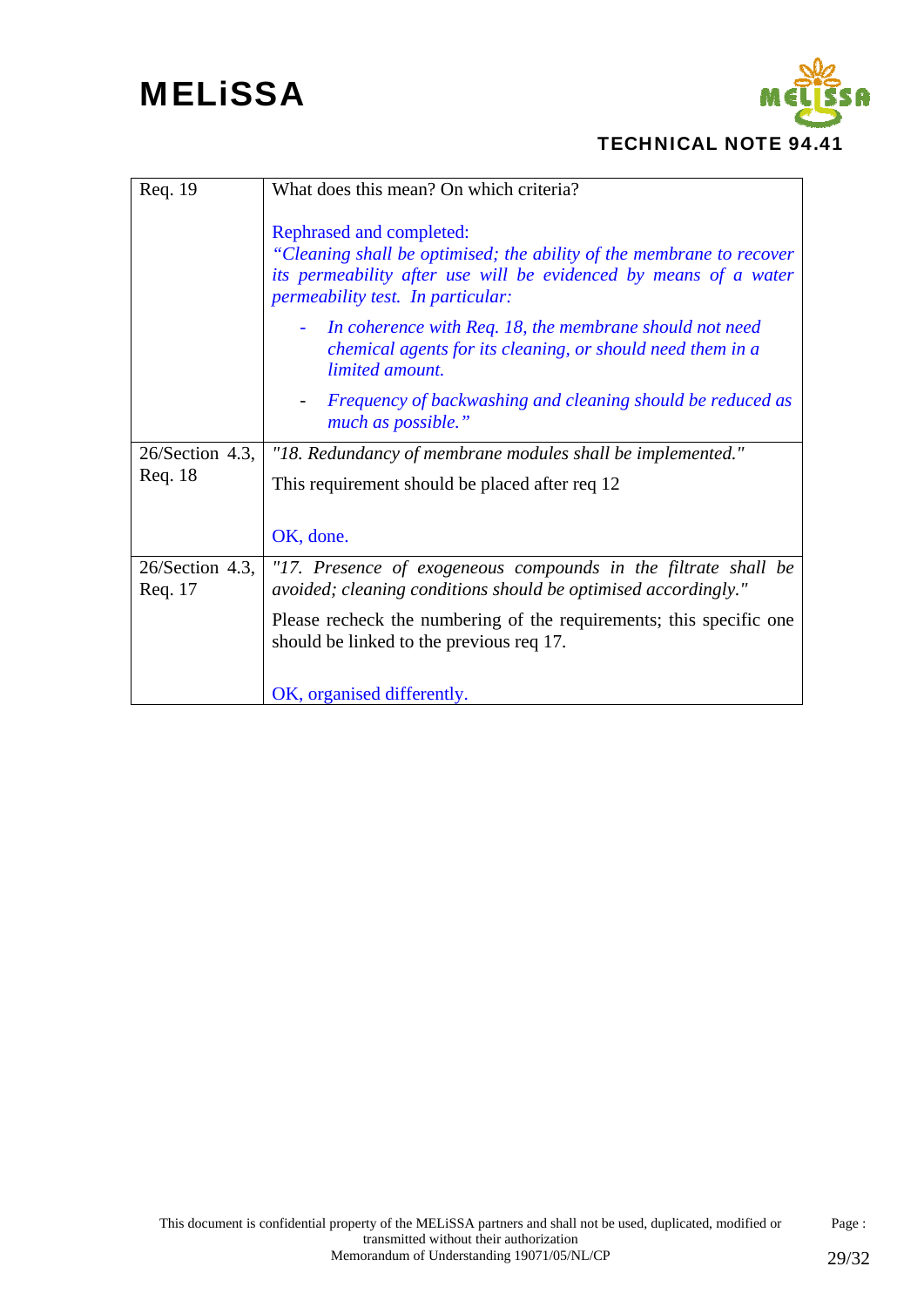

### *Second set of comments*

#### **Detailed comments**

| Page/paragraph     | Comment                                                                                                                                |
|--------------------|----------------------------------------------------------------------------------------------------------------------------------------|
| $23/Section 4.1$ , | "The DM of permeate should be constant in the time and lower                                                                           |
| Req.1              | than the one of the reactor content, which should increase in the                                                                      |
|                    | time".                                                                                                                                 |
|                    | I have checked TN 71.9.1 and located indeed this statement. This                                                                       |
|                    | statement has been written in a test plan /protocol to validate the                                                                    |
|                    | performances of the membrane filtration. It is valid as evaluation                                                                     |
|                    | tool (although potentially to be rediscussed or precised) but not as                                                                   |
|                    | an overall requirement for the filtration unit. I would suggest to                                                                     |
|                    | remove it.                                                                                                                             |
|                    | OK, understood; phrase removed                                                                                                         |
| 24/Section 4.5,    | "The filtration unit shall prevent contamination of the filtrate side.                                                                 |
| Req.5              | This contamination could come from:                                                                                                    |
|                    |                                                                                                                                        |
|                    | - Working with high trans-membrane pressure (2 bar and more)                                                                           |
|                    | that can generate a deformation of the biofilm and a                                                                                   |
|                    | penetration of cells throughout the membrane thickness.                                                                                |
|                    |                                                                                                                                        |
|                    | - Working with membrane presenting structure default or too                                                                            |
|                    | large pores ( $>$ 400 nm)                                                                                                              |
|                    | - Working with an opened permeate side that allows a                                                                                   |
|                    | contamination by ambient air                                                                                                           |
|                    | So it is determining to (i) chose a membrane conforming to the                                                                         |
|                    | retention of germs ( $MF$ ) or virus (UF), (ii) check the quality of the                                                               |
|                    | membrane structure and (iii) avoid any external contamination on                                                                       |
|                    | the permeate side. It is also recommended to work under low TMP.                                                                       |
|                    |                                                                                                                                        |
|                    | For information, the presence of a biofilm on the retentate side has                                                                   |
|                    | a direct negative effect on permeate flux because it induces an<br>additional hydraulic resistance to cross the porous media, but this |
|                    | biofilm generally presents a positive effect (when working with low                                                                    |
|                    | TMP) on germ retention and decontamination.                                                                                            |
|                    |                                                                                                                                        |
|                    | Moreover, according to the temperature closed or higher than                                                                           |
|                    | $50^{\circ}$ C, the disparition of pathogens inside the bioreactor could be                                                            |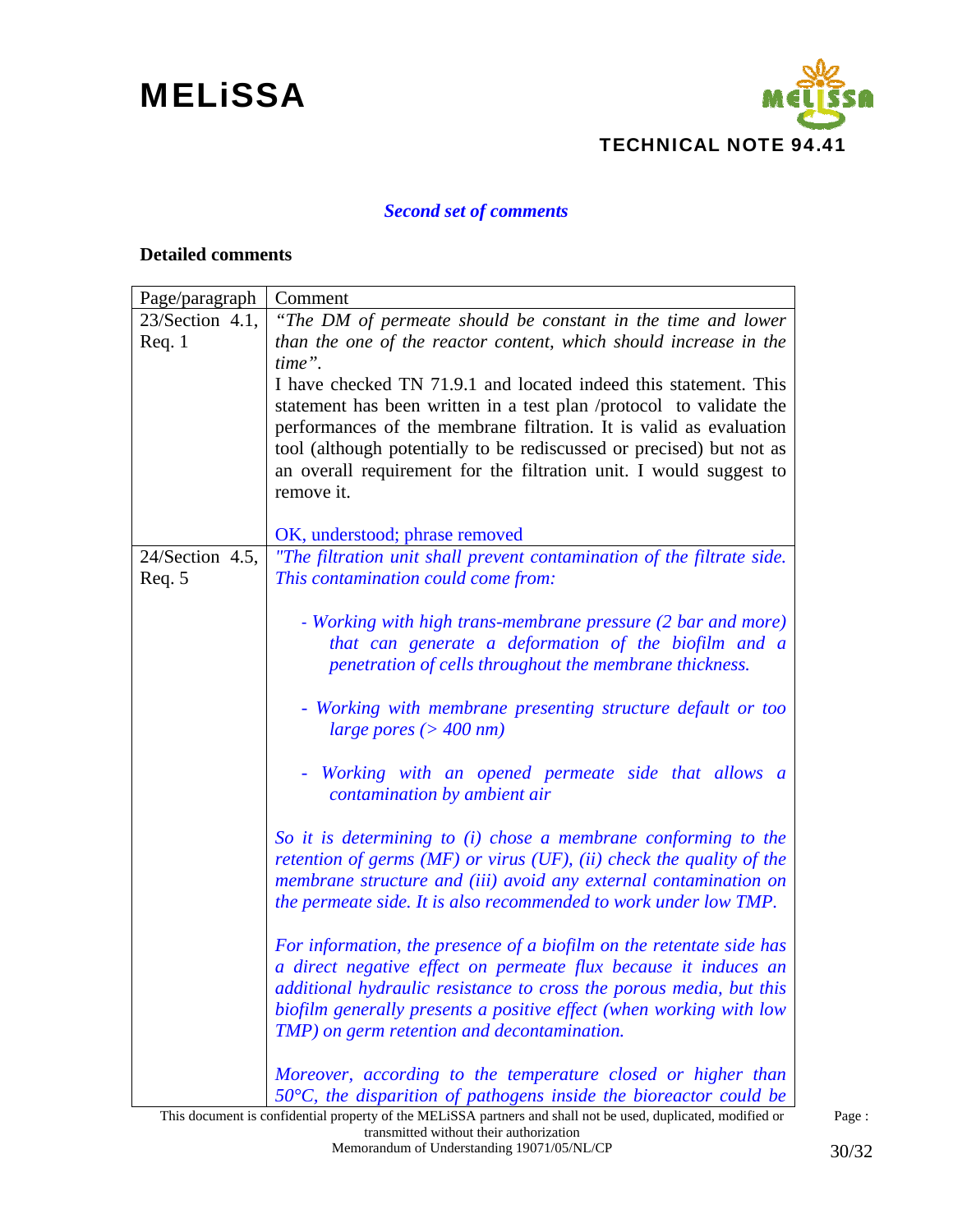

|                              | very important according to temperature and high sludge retention<br>time in the bioreactor."                                                                                                                                                                                                                                                                                                                                                                                                                          |
|------------------------------|------------------------------------------------------------------------------------------------------------------------------------------------------------------------------------------------------------------------------------------------------------------------------------------------------------------------------------------------------------------------------------------------------------------------------------------------------------------------------------------------------------------------|
|                              | This new more complete description of Req. 5 has been proposed<br>by TECHNOMEMBRANES and A. Grasmick. It could be<br>maintained as it is or summarise it; anyway, the answer to previous<br>ESA comment is now more clear: the biofilm doesn't promote<br>permeation but helps in bacteria retention                                                                                                                                                                                                                   |
|                              | Indeed there is a bit more than a strict requirement wording<br>however ,as it is given for information, I do not mind keeping it in<br>this TN                                                                                                                                                                                                                                                                                                                                                                        |
| $23/Section 4.1$ ,<br>Req. 5 | Previous text: "The filtration unit shall prevent the biofilm<br>contamination of the filtrate side, i.e. the biofilm on the retentate<br>side has to be managed to be sufficient for promoting permeation<br>but not strong enough to let bacteria pass through the membrane."<br>New text: "The filtration unit shall prevent contamination of the<br>filtrate side"<br>I anticipate maybe a wording issue linked to the word "biofilm";<br>physically speaking what is TM talking about? Please check with<br>them. |
|                              | Once checked again with TECHNOMEMBRANES, we think we<br>misunderstood the explanation of the biofilm influence in the<br>previous discussion with them: the comment was that the biofilm<br>presents a positive effect on germ retention and a negative one on<br>permeate flux (see following paragraphs).                                                                                                                                                                                                            |
| 24/ Section 4.1,<br>Req.9    | "9. Idem for phosphate and other mineral compounds still to be<br>defined."                                                                                                                                                                                                                                                                                                                                                                                                                                            |
|                              | To be confirmed by Technomembranes and A. Grasmick: SO42-,<br>Cl-, Na, Mg, K, Ca, others?                                                                                                                                                                                                                                                                                                                                                                                                                              |
|                              | Please finalize                                                                                                                                                                                                                                                                                                                                                                                                                                                                                                        |
|                              | OK, rephrased after checking with Technomembranes: "Idem for<br>other relevant mineral compounds: $PO4^3$ , $SO4^2$ , CI, Na <sup>+</sup> , Mg <sup>2+</sup> ,<br>$K^+$ , $Ca^{2+}$ , etc."                                                                                                                                                                                                                                                                                                                            |
| 25/ Section 4.2,             | "- Viscosity: $10$ to $20$ cP"                                                                                                                                                                                                                                                                                                                                                                                                                                                                                         |
| Req. 11                      | Conditions for this measurement are not clear in EPAS info                                                                                                                                                                                                                                                                                                                                                                                                                                                             |
|                              | Please include a note in the TN text like measurement procedure                                                                                                                                                                                                                                                                                                                                                                                                                                                        |

This document is confidential property of the MELiSSA partners and shall not be used, duplicated, modified or transmitted without their authorization Page : Memorandum of Understanding 19071/05/NL/CP 31/32